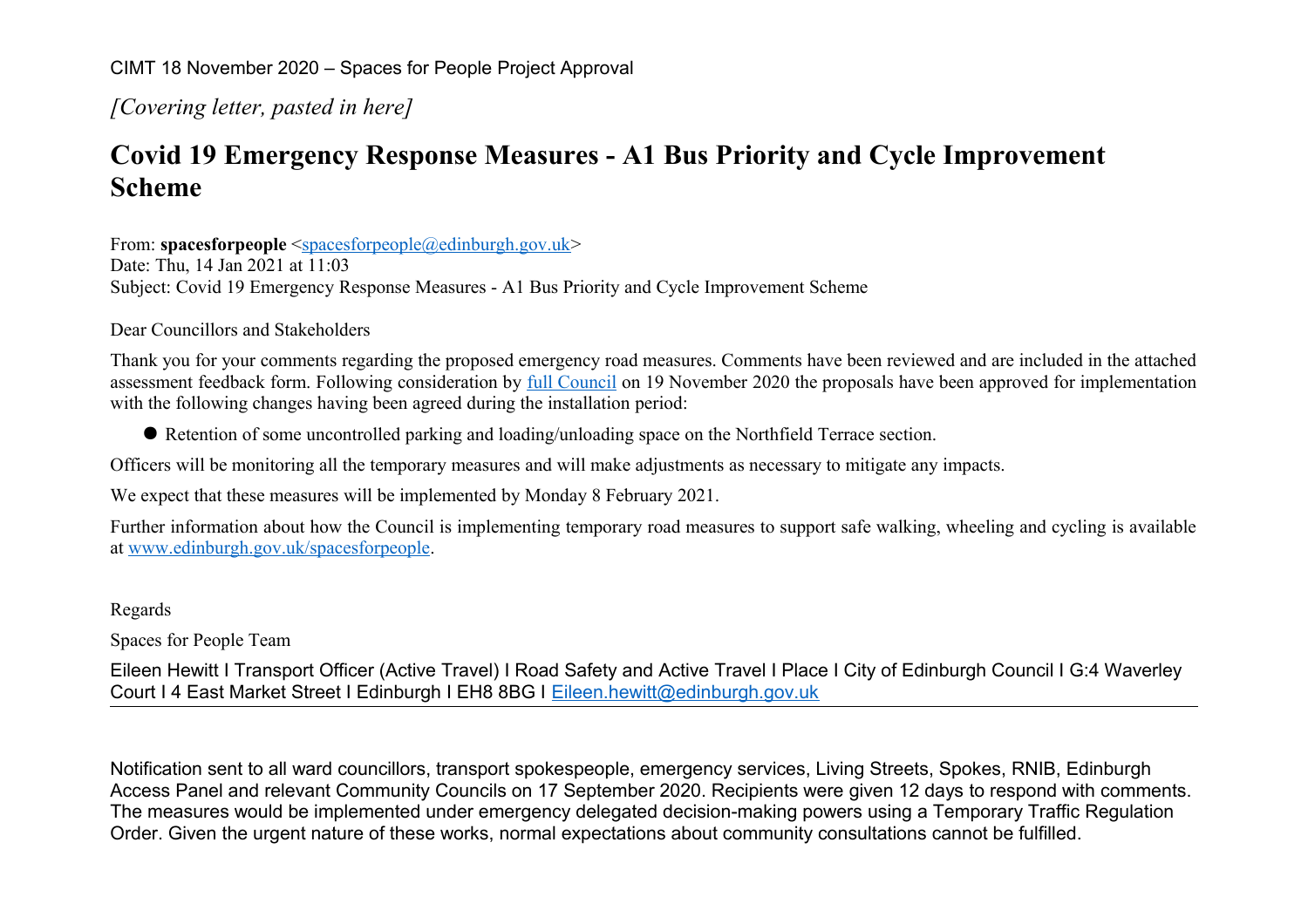## **Project Proposal**

| Location                 | <b>Justification</b>                                                                             | <b>Recommendation</b> |
|--------------------------|--------------------------------------------------------------------------------------------------|-----------------------|
| Sections of the A1       | Introduction of new bus priority and cycle Subject to approval at meeting of the Full            |                       |
| corridor from close      | improvements measures to enhance existing   Council Committee on 19 November, proceed to         |                       |
| to Leith Walk to the     | provisions with the principal aims of encouraging and   deliver 'SfP - A1 TEC Approval Drawings' |                       |
| junction with            | supporting cyclists to travel safely while also designs which have been updated in response to   |                       |
| <b>Mountcastle Drive</b> | prioritising public transport on one of the city's   notification feedback provided herein.      |                       |
| South.                   | strategic transport corridors.                                                                   |                       |

## **Feedback**

| <b>Comment from</b> | <b>Comment</b>                                                                                                                                                                                                                                                                                                                                                                                                                                                                                                                                                                                                        | <b>Response</b>                                                                                                                                                                                                                                                                                                                                                                                                                                                                       |
|---------------------|-----------------------------------------------------------------------------------------------------------------------------------------------------------------------------------------------------------------------------------------------------------------------------------------------------------------------------------------------------------------------------------------------------------------------------------------------------------------------------------------------------------------------------------------------------------------------------------------------------------------------|---------------------------------------------------------------------------------------------------------------------------------------------------------------------------------------------------------------------------------------------------------------------------------------------------------------------------------------------------------------------------------------------------------------------------------------------------------------------------------------|
| <b>Cllr Mowat</b>   | I note the loss of all parking on London Road – has<br>the cost in lost revenue been calculated? Given that<br>these are temporary measures and there is a<br>reduction in off street parking at the eastern end of<br>the city with the current closure of the St James<br>Centre car park until the works are completed next<br>year this removes parking used to support businesses<br>in the area and allows parking for people exercising<br>and using local businesses.                                                                                                                                         | During the development of the proposals the Service<br>Lead of Network Management and Enforcement, who<br>is also the Spaces for People (SfP) programme lead,<br>was consulted on and approved the removal of the<br>Pay & Display parking on the citybound side of<br>London Road. During the 18-month implementation<br>period the loss of revenue was considered and<br>deemed to be acceptable.                                                                                   |
|                     | Whilst I appreciate the difficulty of installing cycle<br>lanes and parking in the same place I am concerned<br>that there is a significant loss of parking here to be<br>replaced by a cycle lane which currently feeds into a<br>roundabout which is actively dangerous for cyclists<br>and there are no measures to improve the safety of<br>the roundabout. I am concerned that we would<br>encourage cyclists to approach this roundabout which<br>given the temporary nature of spaces for people<br>funding and that this roundabout will be removed as<br>part of tram construction it would seem sensible if | Due to the on-going tram construction on Leith Walk,<br>at this stage the A1 proposals were unable to tie<br>directly into the Picardy Place segregated cycling<br>infrastructure. However, as the A1 scheme will be<br>subject to on-going monitoring, during the 18-month<br>implementation period and as the tram works<br>progresses there may be an opportunity to better link<br>the SfP temporary infrastructure into the permanent<br>measures delivered by the tram project. |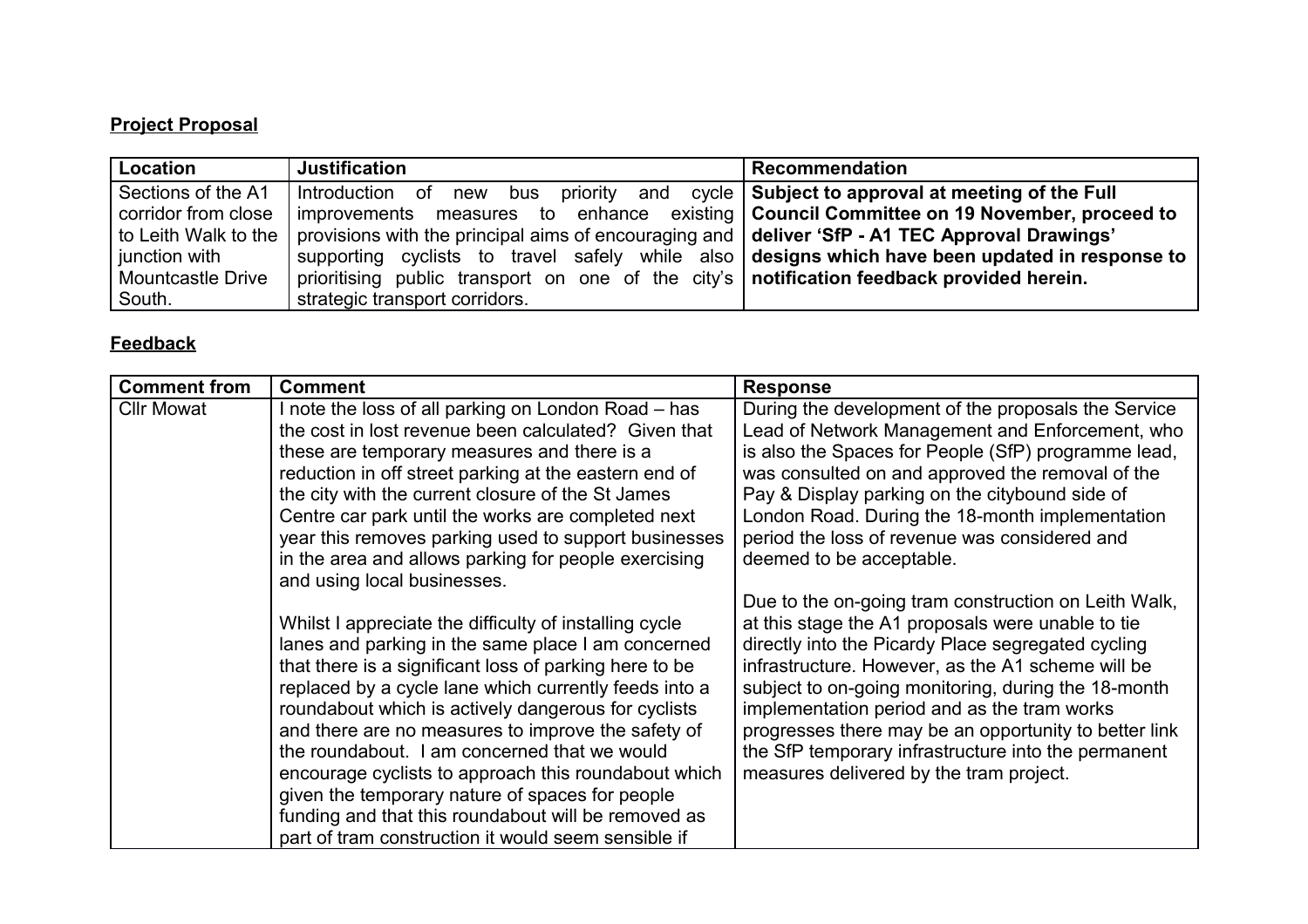|                   | alternative routes could be sought.                                                                                                                                                                                                                                                                                                                                                                                                                                                                                                                                                                                                                                                          |                                                                                                                                                                                                                                                                                                                                                                                                                                                                                                                                                                                                                                                                                                                                                                                                                                                                                                 |
|-------------------|----------------------------------------------------------------------------------------------------------------------------------------------------------------------------------------------------------------------------------------------------------------------------------------------------------------------------------------------------------------------------------------------------------------------------------------------------------------------------------------------------------------------------------------------------------------------------------------------------------------------------------------------------------------------------------------------|-------------------------------------------------------------------------------------------------------------------------------------------------------------------------------------------------------------------------------------------------------------------------------------------------------------------------------------------------------------------------------------------------------------------------------------------------------------------------------------------------------------------------------------------------------------------------------------------------------------------------------------------------------------------------------------------------------------------------------------------------------------------------------------------------------------------------------------------------------------------------------------------------|
| <b>Cllr Mowat</b> | Removal of entrance to Hillside Crescent - has this<br>been considered in a wider context – these are (as<br>laid by Parliament) temporary measures - currently<br>access to the streets behind this area are difficult to<br>access because of the closure of Leith Walk which<br>would mean a lengthy diversion if you missed the turn<br>up Abbeyhill to access via Easter Road. What<br>evidence of delays caused by queuing traffic<br>necessitating this removal is there? I presume the<br>removal is to prevent queuing traffic blocking the<br>cyclists which have had to pull out round the bus stop<br>into the line of traffic which seems undesirable when<br>the road is busy. | Access from London Road into Hillside Crescent will<br>be retained at the eastern entrance and egress will be<br>permitted at both entrances. Therefore, no diversions<br>are required due to the proposals and all of the<br>streets linked from Hillside Crescent will be accessible<br>directly from London Road via the eastern Hillside<br>Crescent entrance. The only prohibition will be at the<br>western entrance where access for traffic will be<br>banned (except cycles).<br>The principal rationale for this measure is to increase<br>cycle safety by eliminating the potential for traffic to<br>'left hook' cyclists when turning into the western<br>Hillside Crescent entrance from London Road.<br>Additional benefits also include a reduction in the<br>unprotected crossing distance and the addition of<br>planters will help to improve the pedestrian<br>environment. |
|                   |                                                                                                                                                                                                                                                                                                                                                                                                                                                                                                                                                                                                                                                                                              | Once installed the measures will be subject to a<br>Stage 3 Road Safety Audit (RSA) which will then be<br>followed up by on-going safety and performance<br>monitoring throughout the 18-month implementation<br>period. Should critical safety issues be identified<br>these will be address urgently. In addition and based<br>on the on-going monitoring findings, if and where<br>required: alterations, further alleviation measures or<br>the removal of measures may take place during the<br>18-month implementation period.                                                                                                                                                                                                                                                                                                                                                            |
| <b>Cllr Mowat</b> | The wider route does not give a protected cycle way<br>along its length but only in fits and starts – as such it<br>is difficult to justify the inconvenience, loss of revenue<br>and in places increased danger for cyclists for a                                                                                                                                                                                                                                                                                                                                                                                                                                                          | The A1 scheme is primarily a combined cycle<br>improvement and bus priority scheme, which now<br>also includes some pedestrian improvements as well.<br>One of the key aims of the scheme was to build upon                                                                                                                                                                                                                                                                                                                                                                                                                                                                                                                                                                                                                                                                                     |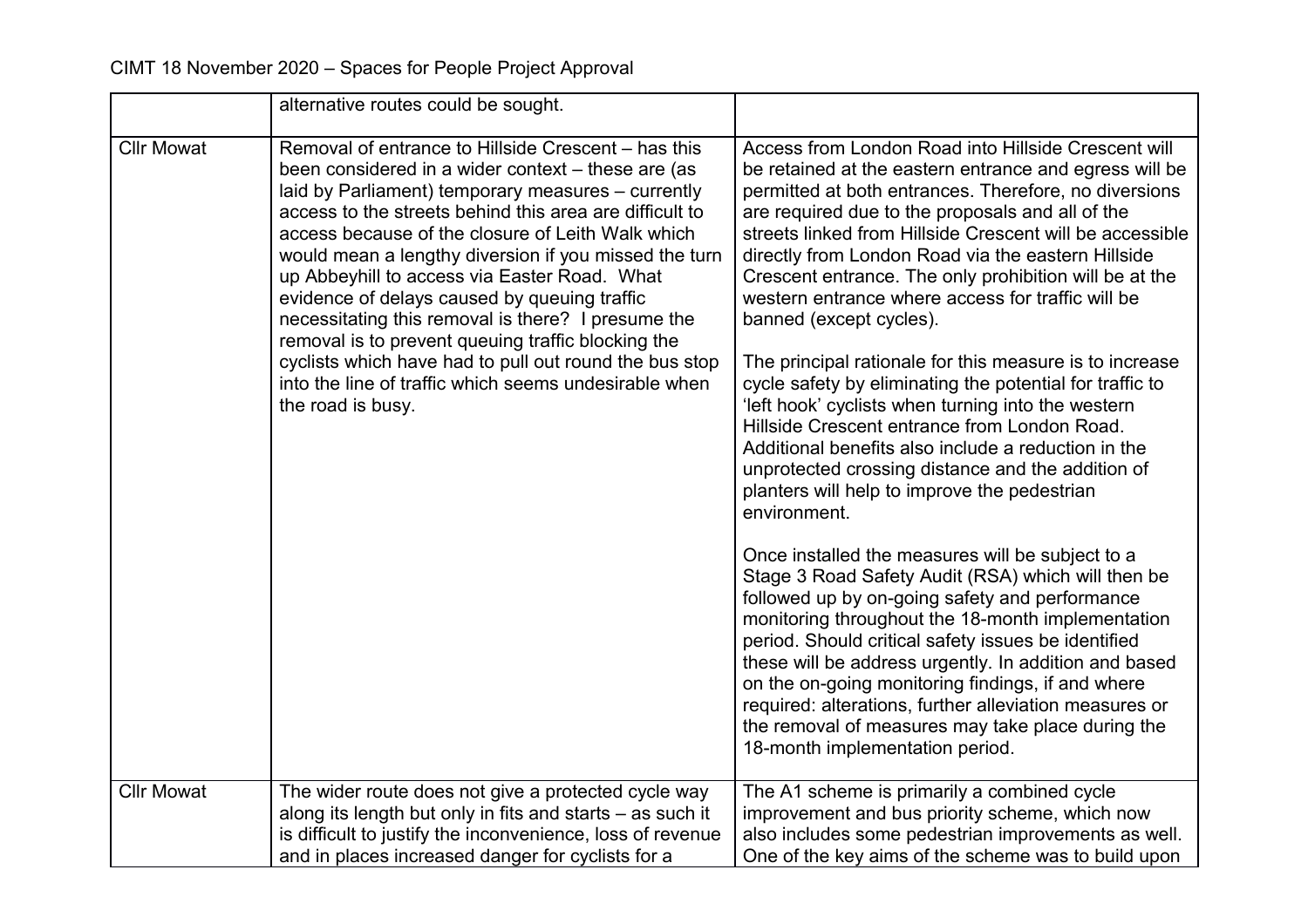|                    | scheme which only protects in places.                                                                                                                                                                                                                                                                                                  | and enhance existing cycle and bus infrastructure<br>along the corridor rather than replacing infrastructure<br>for the benefit of one mode or the other.                                                                                                                                                                                                                                          |
|--------------------|----------------------------------------------------------------------------------------------------------------------------------------------------------------------------------------------------------------------------------------------------------------------------------------------------------------------------------------|----------------------------------------------------------------------------------------------------------------------------------------------------------------------------------------------------------------------------------------------------------------------------------------------------------------------------------------------------------------------------------------------------|
|                    |                                                                                                                                                                                                                                                                                                                                        | As there is a significant amount of bus lanes (which<br>cyclists are permitted to use) on both the city and<br>outbound carriageways, cycle improvements were<br>generally only feasible in the sections between these<br>areas.                                                                                                                                                                   |
|                    |                                                                                                                                                                                                                                                                                                                                        | It should be noted that the full length of the corridor<br>was considered for cycle improvements and or bus<br>priority measures. Wherever temporary measures are<br>not being brought forward this is primally due safety<br>concerns, existing cycle/bus infrastructure or<br>permanent projects which are either under<br>construction or will be during the 18-month<br>implementation period. |
|                    |                                                                                                                                                                                                                                                                                                                                        | As noted above the measures proposed above build<br>upon and enhance existing infrastructure and the<br>corridor as a whole will be safer for people choosing<br>to cycle. Various measures were considered but<br>discounted on safety grounds.                                                                                                                                                   |
| <b>Cllr Webber</b> | There are NO floating bus stops in these schemes<br>and I am delighted to see that as will the many<br>mobility groups that have expressed grave concern<br>with their installation elsewhere in the city.                                                                                                                             | Floating bus stops were considered during the<br>development of the proposals, however due to site-<br>specific safety concerns and geometric considerations<br>they were discounted.                                                                                                                                                                                                              |
| <b>Cllr Webber</b> | The schemes seem to use existing cycle lanes as a<br>basis and are using those to build upon (figuratively)<br>and develop designs, making it safer for cyclist of all<br>abilities. Using existing schemes will also mean the<br>residents and communities in the areas will be<br>familiar with and largely accepting of the schemes | Noted.                                                                                                                                                                                                                                                                                                                                                                                             |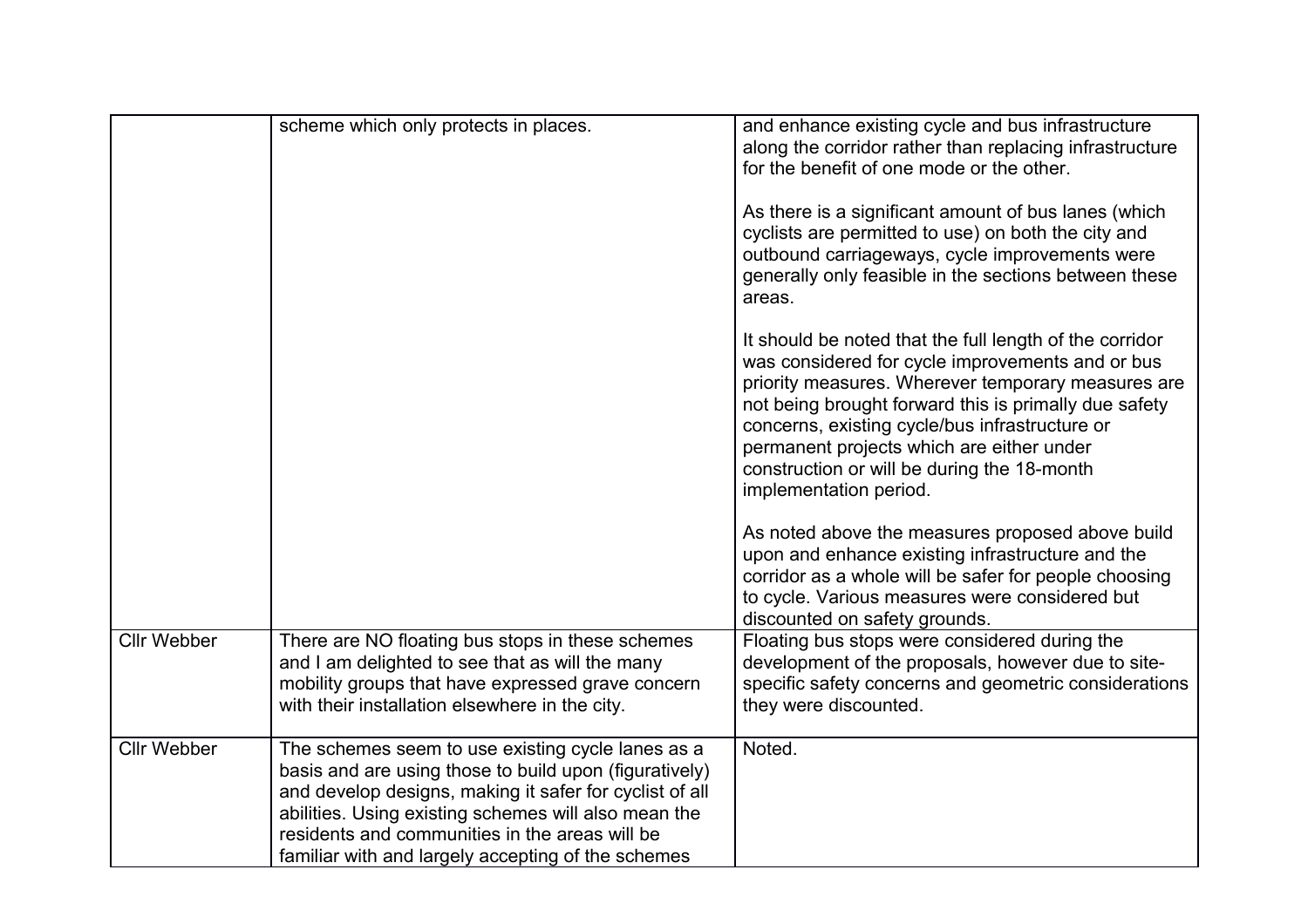| <b>Cllr Webber</b> | Welcome that parking is retained adjacent to the<br>pavement and that this is the safest way to ensure the<br>safety of passengers getting in and out of vehicles.<br>This will be welcomed by all and reduces the risk to<br>those with mobility issues either accessing their<br>homes, services or retail. Further acknowledges and<br>welcomes the buffers between the parking bays and<br>cycle lanes.                                                                                                                                                             | Noted.                                                                                                                                                                                                                                                                                                                                                                                                                                                                                                                                                                                     |
|--------------------|-------------------------------------------------------------------------------------------------------------------------------------------------------------------------------------------------------------------------------------------------------------------------------------------------------------------------------------------------------------------------------------------------------------------------------------------------------------------------------------------------------------------------------------------------------------------------|--------------------------------------------------------------------------------------------------------------------------------------------------------------------------------------------------------------------------------------------------------------------------------------------------------------------------------------------------------------------------------------------------------------------------------------------------------------------------------------------------------------------------------------------------------------------------------------------|
| <b>Cllr Webber</b> | Tile 2 : In terms of Hillside Crescent being blocked<br>off at the west entrance, have we validated and<br>contacted the local residents living in the DIRECT<br>vicinity of this. It would be a relatively easy exercise<br>to do so. What feedback have we received that<br>resulted in this being included as part of the scheme –<br>can this please be shared? And has this been<br>suggested by those LIVING in this area only.                                                                                                                                   | All correspondence for the proposed measures on the<br>A1 followed SfP process, which included the<br>overarching (open to the public) Commonplace<br>consultation and this Notification process. The<br>Notification process directly shared the proposals with<br>all councillors and Community Councils along the<br>corridor.<br>The scheme will be monitored and reviewed with the<br>potential to adapt the design should issues arise.<br>See further response to Hillside Crescent alternations<br>above, which also make clear that access to Hillside<br>Crescent is maintained. |
| <b>Cllr Webber</b> | Tile $4,8,9,17,18$ : <b>Temporary Kerbs</b> are to be<br>installed. I am looking for assurance that any issues<br>raised by disability and sensory impairment groups is<br>taken seriously. Changes in the surface levels can<br>cause trip hazards and some of the temporary<br>infrastructure can increase the risk to those that are<br>elderly, infirm, have mobility or sensory impairments.<br>Please provide me with assurance that the designs<br>will not increase risk to pedestrians or those who are<br>not able bodied. If this has not been considered or | Where temporary kerbs/buildouts have been specified<br>these have been designed to make the pedestrian<br>environment safer and with people with protected<br>characteristics in mind.<br>They have been located to keep tactile desire lines<br>free of obstructions while reducing the crossing<br>distances. Additional measures included in the<br>designs are to highlight/hatch the area confined by<br>the kerbs and also to add contrasting markings to the                                                                                                                        |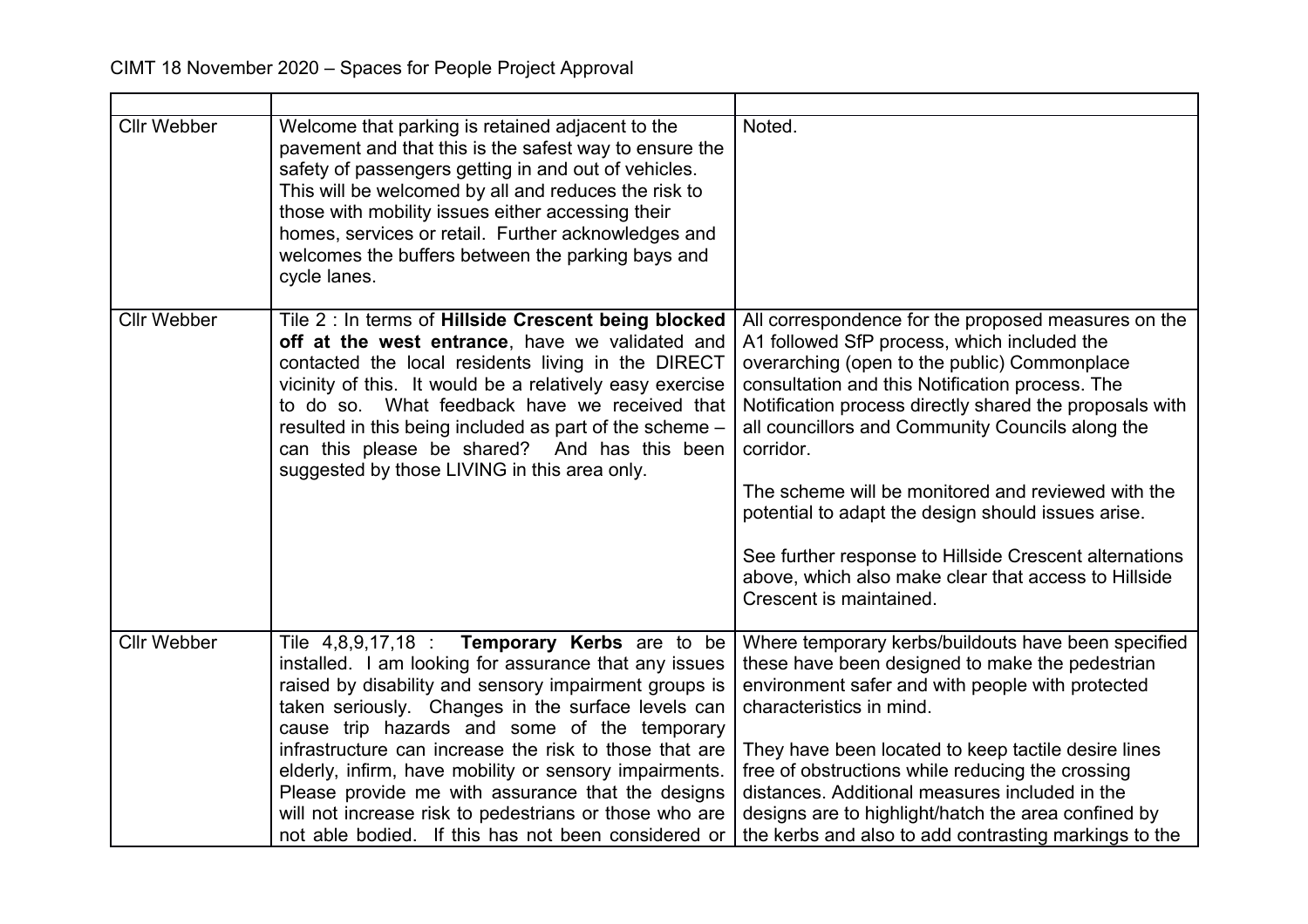|                    | designed into the plans then I will have to oppose<br>their implementation and inclusion.                                                                                                                                                                              | kerbs to make them more visible to people with visual<br>impairments.                                                                                                                                                                                                                                                        |
|--------------------|------------------------------------------------------------------------------------------------------------------------------------------------------------------------------------------------------------------------------------------------------------------------|------------------------------------------------------------------------------------------------------------------------------------------------------------------------------------------------------------------------------------------------------------------------------------------------------------------------------|
|                    |                                                                                                                                                                                                                                                                        | Surface mounted tactiles have also been included in<br>the designs at appropriate temporary kerbs/buildout<br>locations.                                                                                                                                                                                                     |
|                    |                                                                                                                                                                                                                                                                        | The access panel have been notified regarding all<br>these changes, and their feedback has been carefully<br>considered.                                                                                                                                                                                                     |
|                    |                                                                                                                                                                                                                                                                        | As noted previously the measures are temporary and<br>on-going monitoring will be undertaken during the 18-<br>month implementation period. If concerns and safety<br>related issues are raised with respect to the<br>temporary kerbs/buildouts alterations to the designs<br>will be considered and made where applicable. |
| <b>Cllr Webber</b> | Tile 16 : The bus lane is being narrowed $-$ has this<br>been validated and accepted by Lothian Buses and<br>other Bus providers? (evidence please) given the<br>challenges faced with similar narrowing on Comiston<br>Road and feedback AFTER implementation from LB | As a key stakeholder Lothian Buses were directly<br>consulted during the initial development of the<br>proposals and again during the notification period.<br>They have reviewed the full scheme and did not<br>comment or propose amendment if this area.                                                                   |
|                    |                                                                                                                                                                                                                                                                        | The road widths through this section comply with the<br>Edinburgh Street Design Guidance.                                                                                                                                                                                                                                    |
|                    |                                                                                                                                                                                                                                                                        | As noted previously the measures are temporary and<br>on-going monitoring will be undertaken during the 18-<br>month implementation period. If concerns and safety<br>related issues are raised with respect to the<br>temporary kerbs/buildouts alterations to the designs<br>will be considered and made where applicable. |
| <b>Cllr Webber</b> | Tiles 16 $\&$ 17 : what was the issue that is trying to be                                                                                                                                                                                                             | Due to the available road widths at these islands we                                                                                                                                                                                                                                                                         |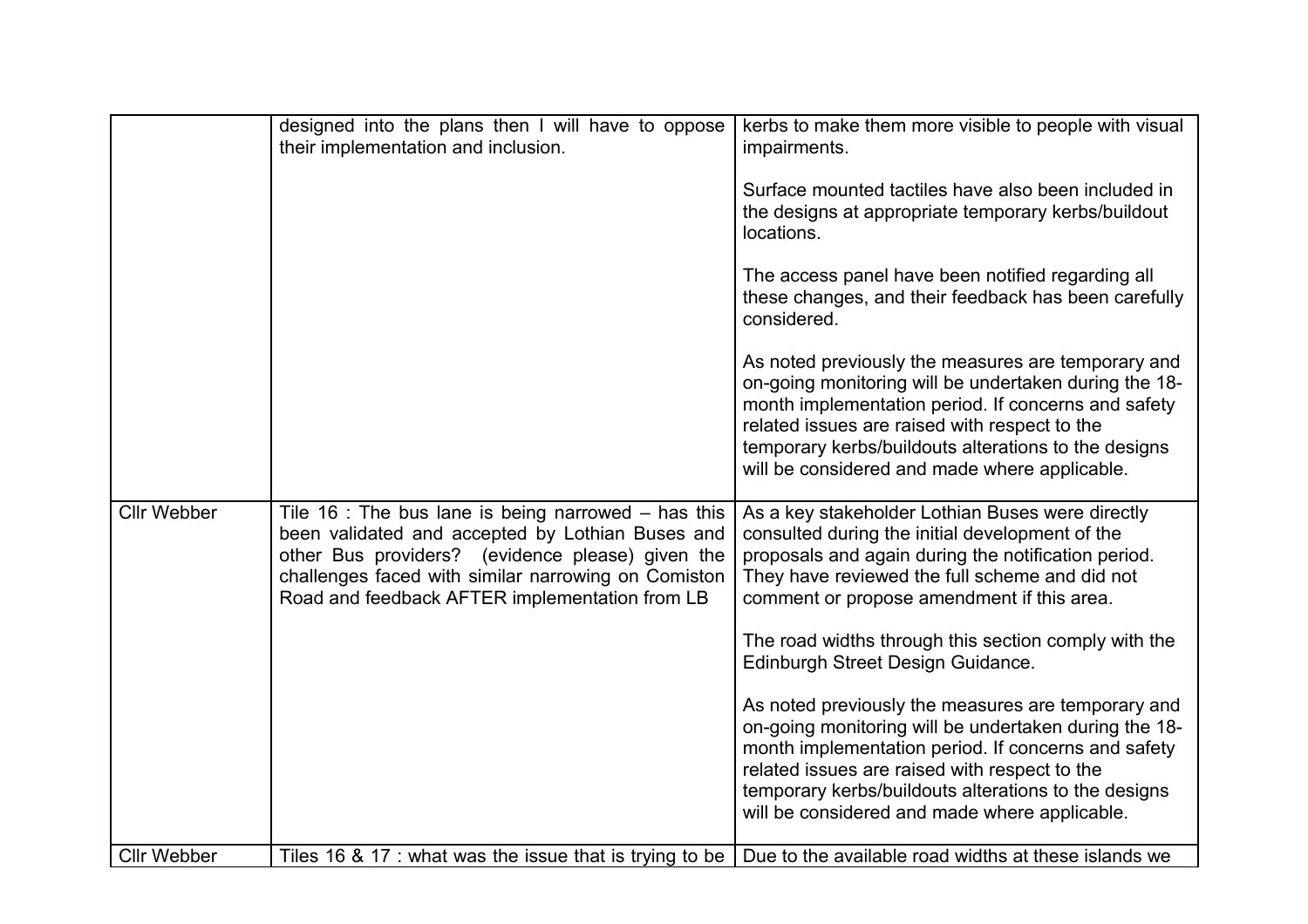|                                                                     | resolved and what is happening where you state :<br>"advisory lane to dia 1004 to be widened to over<br>pedestrian refuge island. Red screed to be used over<br>the widened area" and the subsequent "sign to be<br>positioned on refuge island stating "DO NOT PASS<br>CYCLISTS AT ISLANDS". Struggling to know what is<br>being achieved and the problem being solved. For<br>former seems to make the latter an issue.                                                    | are unable to maintain the segregated cycle lane and<br>advisory lanes have been specified instead. As such,<br>these areas become potential conflict areas between<br>vehicles, cyclists and pedestrians. Travelling<br>outbound in this location the road is uphill therefore<br>the speed differential between cyclists and drivers<br>may be greater and the proposed measures try to<br>increase the safety for people cycling. |
|---------------------------------------------------------------------|------------------------------------------------------------------------------------------------------------------------------------------------------------------------------------------------------------------------------------------------------------------------------------------------------------------------------------------------------------------------------------------------------------------------------------------------------------------------------|--------------------------------------------------------------------------------------------------------------------------------------------------------------------------------------------------------------------------------------------------------------------------------------------------------------------------------------------------------------------------------------------------------------------------------------|
|                                                                     |                                                                                                                                                                                                                                                                                                                                                                                                                                                                              | In order to highlight these areas to drivers and<br>encourage a cautious approach is adopted, we have<br>widened the advisory cycle lane, included red screed<br>and introduced warning signs on approach. All of the<br>measures proposed at these locations are consistent<br>with measures utilised by other SfP schemes across<br>the city.                                                                                      |
| <b>Spokes Porty</b><br>and Spokes, the<br>Lothian Cycle<br>Campaign | We strongly support the provision of the route, and it<br>should help many people switch from car to<br>bike/adapted bike for regular journeys. It should also<br>help those who do not have access to cars to cycle or<br>use public transport in a more comfortable and<br>efficient way. However, there are significant problems<br>and dangers in the current proposals, notably at bus<br>stops and junctions.<br>Given the size of the scheme and the limited time for | Noted.                                                                                                                                                                                                                                                                                                                                                                                                                               |
|                                                                     | responses, we have not been able to provide a<br>detailed analysis of the whole route in the time<br>available. However, we hope, as the scheme<br>progresses, that we can propose modifications should<br>they be required, to improve the experience and<br>safety of people walking and cycling.                                                                                                                                                                          |                                                                                                                                                                                                                                                                                                                                                                                                                                      |
| <b>Spokes Porty</b>                                                 | Protected cycle lane width                                                                                                                                                                                                                                                                                                                                                                                                                                                   | Throughout the full scheme the minimum clear width                                                                                                                                                                                                                                                                                                                                                                                   |
| and Spokes, the                                                     | The width of a protected cycle lane must not be less                                                                                                                                                                                                                                                                                                                                                                                                                         | of segregated cycle lane will be 1.5m (i.e. from kerb to                                                                                                                                                                                                                                                                                                                                                                             |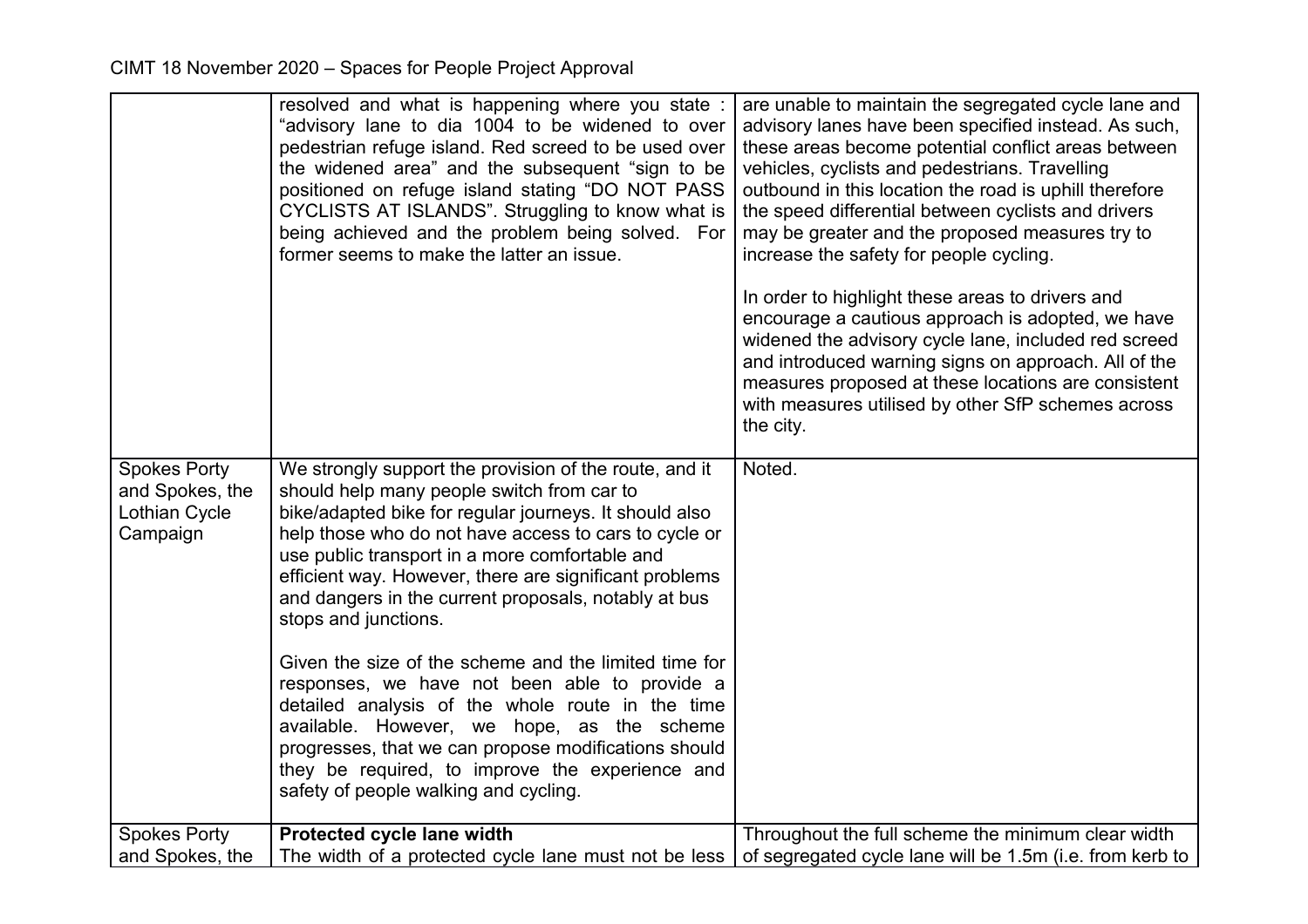| Lothian Cycle<br>Campaign | than 1.5 metres and must not include the space taken<br>up by kerbs or wands. Some of the proposed cycle<br>lanes appear to be 1.5 metres including kerbs, so<br>they are too narrow. However, where there is<br>adequate road width, cycle lanes should be wider, to<br>allow ordinary bikes, trailers, cargo bikes, adapted<br>bikes, trikes etc, to more easily pass each other. It is<br>also important to avoid over-wide motor traffic lanes<br>which encourage speeding. Any spare width should<br>be allocated to wider cycle lanes and/or footways.                                                                                                                                                                                                                                                                                                                                                                                                                                                                                                                                                                                                                                                                             | the inside of the edge of the segregation units).<br>Wherever possible throughout the scheme extents we<br>have aimed to exceed the minimum 1.5m width and<br>prove a unidirectional clear width of 1.8m.                                                                                                                                                                                                                                                                                                                                                                                                                                                                                                                                                                                                                                                                                                                                                                                                                                                                                                   |
|---------------------------|------------------------------------------------------------------------------------------------------------------------------------------------------------------------------------------------------------------------------------------------------------------------------------------------------------------------------------------------------------------------------------------------------------------------------------------------------------------------------------------------------------------------------------------------------------------------------------------------------------------------------------------------------------------------------------------------------------------------------------------------------------------------------------------------------------------------------------------------------------------------------------------------------------------------------------------------------------------------------------------------------------------------------------------------------------------------------------------------------------------------------------------------------------------------------------------------------------------------------------------|-------------------------------------------------------------------------------------------------------------------------------------------------------------------------------------------------------------------------------------------------------------------------------------------------------------------------------------------------------------------------------------------------------------------------------------------------------------------------------------------------------------------------------------------------------------------------------------------------------------------------------------------------------------------------------------------------------------------------------------------------------------------------------------------------------------------------------------------------------------------------------------------------------------------------------------------------------------------------------------------------------------------------------------------------------------------------------------------------------------|
|                           | <b>Bus Stops</b><br>We are very unhappy with the proposals for bus<br>stops. For example, on the south side of London<br>Road opposite Hillside Crescent, cyclists have to<br>move out of the cycle lane, cross the bus/taxi lane,<br>and enter the main traffic flow - and then return to the<br>cycle lane across the path of the bus which may start<br>to move at any moment. Some novice or nervous<br>cyclists will wait till the bus has gone - but even then<br>they have to enter the bus lane and possibly contend<br>with approaching taxis. This design must be changed<br>such that the cycle lane passes behind where the bus<br>stops, with a pedestrian area between the cycle lane<br>and the bus lane.<br>If road width results in traffic having to wait behind a<br>stopped bus, this surely is what the transport<br>hierarchy demands - and indeed the Council has<br>constructed bus build-outs on some Edinburgh roads<br>in the full knowledge that they will occasionally hold<br>up traffic. Placing cyclists in conflict with buses and<br>other vehicles contradicts the aim of the scheme<br>outlined on the covering letter - "principal aims of<br>encouraging and supporting cyclists to travel safely" | The interaction between various potential<br>measures/layouts and the built-out bus stops on<br>London Road were considered in detail during the<br>development of the proposals. Due the various<br>constraints in these locations we were unable to<br>accommodate bus stop bypasses or boarders in<br>these locations, however, the proposals brought<br>forward comply with the bus stop treatments<br>specifically developed for SfP schemes.<br>The A1 scheme is primarily a combined cycle<br>improvement and bus priority scheme, which now<br>also includes some pedestrian improvements as well.<br>One of the key aims of the scheme was to build upon<br>and enhance existing cycle and bus infrastructure<br>along the corridor rather than replacing infrastructure<br>for the benefit of one mode or the other.<br>As this is a temporary scheme, we are unable to<br>make substantial changes to the kerb layouts and<br>have brought forward proposals that increase safety<br>for people cycling on this section of London while also<br>reducing and mitigating risks wherever possible. |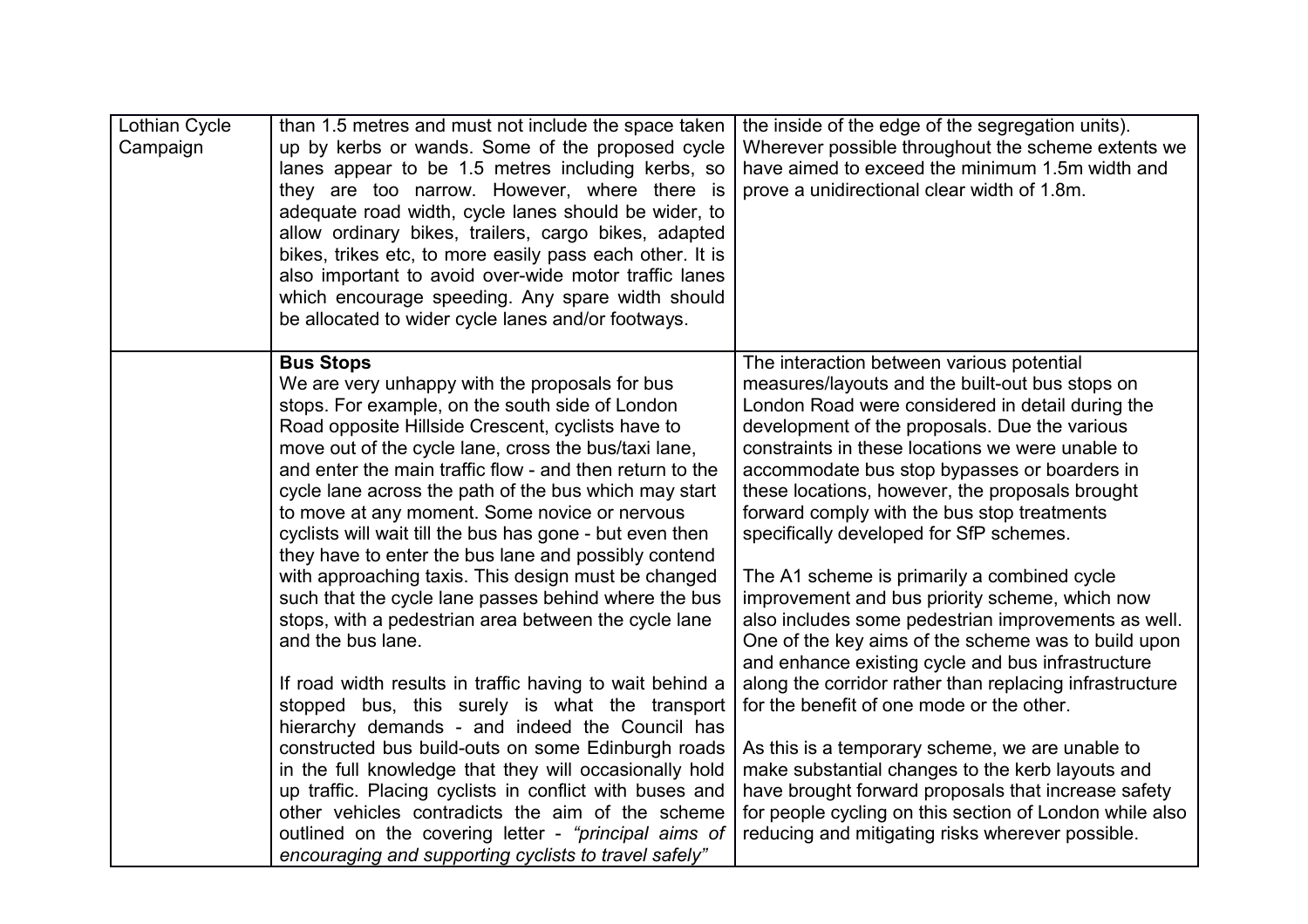|                                                                            | Where the Council decides not to adopt the above<br>proposals, and to use a bus boarder, it must be very<br>carefully designed to ensure that cyclists slow right<br>down and if necessary stop when a bus is at the bus<br>stop. Measures should include the cycleway being<br>raised, appropriate slow/stop signage, and prominent<br>zebra markings on the cycleway.                                                                                                                                                                                                                                            | Once installed the measures will be subject to a<br>Stage 3 Road Safety Audit (RSA) which will then be<br>followed up by on-going safety and performance<br>monitoring throughout the 18-month implementation<br>period. Should critical safety issues be identified<br>these will be address urgently. In addition and based<br>on the on-going monitoring findings, if and where<br>required: alterations, further alleviation measures or<br>the removal of measures may take place during the<br>18-month implementation period.                                                             |
|----------------------------------------------------------------------------|--------------------------------------------------------------------------------------------------------------------------------------------------------------------------------------------------------------------------------------------------------------------------------------------------------------------------------------------------------------------------------------------------------------------------------------------------------------------------------------------------------------------------------------------------------------------------------------------------------------------|--------------------------------------------------------------------------------------------------------------------------------------------------------------------------------------------------------------------------------------------------------------------------------------------------------------------------------------------------------------------------------------------------------------------------------------------------------------------------------------------------------------------------------------------------------------------------------------------------|
| <b>Spokes Porty</b><br>and Spokes, the<br><b>Lothian Cycle</b><br>Campaign | <b>Cycleways Outside Parking Lanes</b><br>Placing cyclists in an unprotected lane between a<br>parking lane and a running lane is highly undesirable.<br>The cycle lane should be inside the parking lane - as<br>proposed, for example, in the Buccleuch Street<br>Spaces for People scheme. If any of the parking<br>spaces are to be accessible spaces, then special<br>provision can be made to ensure that cyclists travel<br>slowly at that point, for example using non-permanent<br>materials to raise the cycleway to footway level at that<br>location, along with suitable road markings or<br>signage. | During the development off the proposals relocating<br>the parking to the carriageway side of the cycle lane<br>was considered. In locations where this was<br>potentially feasible due to various site-specific factors<br>and constraints it was deemed not to be appropriate<br>based on safety, usability and desirability grounds.                                                                                                                                                                                                                                                          |
| <b>Spokes Porty</b><br>and Spokes, the<br><b>Lothian Cycle</b><br>Campaign | <b>SHEETS 1-3</b><br>London Road (Leith Walk Roundabout to Easter<br>Road)<br>See our general comment on bus stops above.<br>The cycleway needs to link up with the Picardy Place<br>cycleway, across Blenheim Place and round the<br>roundabout to the left. Trams to Newhaven are<br>delivering a cycleway at this point to go with the new<br>signal controlled non-roundabout crossing. A<br>temporary solution should be implemented along<br>similar designs as far as practical and able to blend<br>with intermediate works etc.                                                                           | With respect to the bus stop treatments citybound in<br>this section please refer to previous response.<br>Due to the on-going tram construction on Leith Walk,<br>at this stage the A1 proposals were unable to tie<br>directly into the Picardy Place segregated cycling<br>infrastructure. However, as the A1 scheme will be<br>subject to on-going monitoring, during the 18-month<br>implementation period and as the tram works<br>progresses there may be an opportunity to better link<br>the SfP temporary infrastructure into the permanent<br>measures delivered by the tram project. |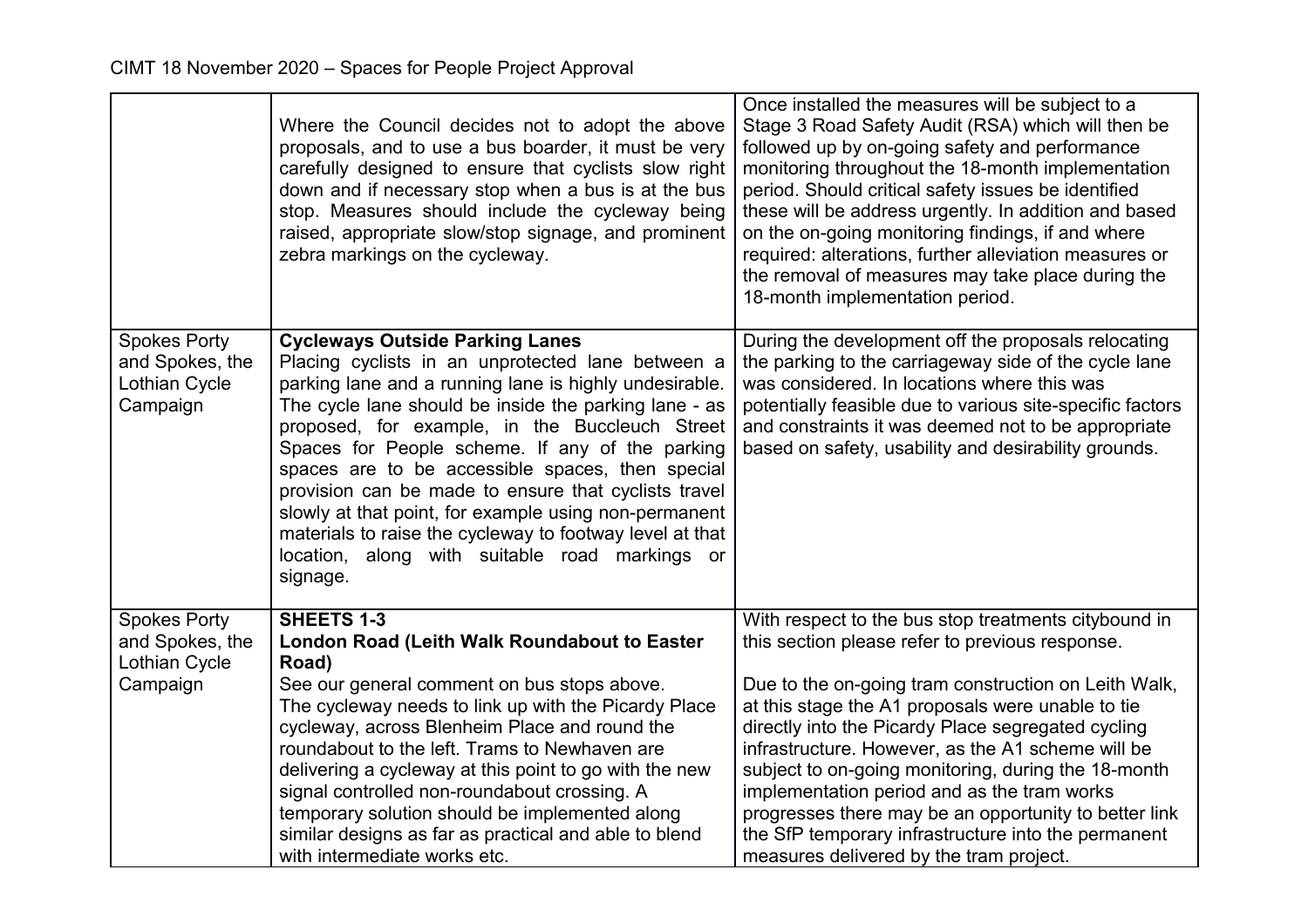| During development segregation on the outbound<br>section (similar to the citybound provision) was<br>considered and discounted. Principally this was due<br>to site-specific differences between the city and<br>outbound carriageways in this section, such as but |
|----------------------------------------------------------------------------------------------------------------------------------------------------------------------------------------------------------------------------------------------------------------------|
|                                                                                                                                                                                                                                                                      |
|                                                                                                                                                                                                                                                                      |
|                                                                                                                                                                                                                                                                      |
|                                                                                                                                                                                                                                                                      |
|                                                                                                                                                                                                                                                                      |
| not limited to: the relocated bus stop due to the tram<br>works which is between Winsor Street and Hillside                                                                                                                                                          |
| Crescent; the slight downhill section between Leith                                                                                                                                                                                                                  |
| Walk and Hillside Crescent which allows cyclists to                                                                                                                                                                                                                  |
| travel faster and maintain primary position within the                                                                                                                                                                                                               |
| bus lane; and that the sections of segregation are                                                                                                                                                                                                                   |
| shorter than the citybound provision, making them                                                                                                                                                                                                                    |
|                                                                                                                                                                                                                                                                      |
|                                                                                                                                                                                                                                                                      |
| Following consultation with colleagues in CEC's                                                                                                                                                                                                                      |
| Traffic Orders team, in order to make the parking and                                                                                                                                                                                                                |
| loading restrictions introduced as part of the SfP                                                                                                                                                                                                                   |
| schemes enforceable they must be installed on the                                                                                                                                                                                                                    |
| kerbside rather than outwith the protected cycle lane.<br>Clarification on this was provided after some of the                                                                                                                                                       |
| early SfP schemes were installed (i.e. North Bridge)                                                                                                                                                                                                                 |
| where the restrictions were installed outwith the                                                                                                                                                                                                                    |
|                                                                                                                                                                                                                                                                      |
|                                                                                                                                                                                                                                                                      |
| Due to site-specific factors and constraints we were                                                                                                                                                                                                                 |
| unable to provide eastbound cycle improvements on                                                                                                                                                                                                                    |
|                                                                                                                                                                                                                                                                      |
|                                                                                                                                                                                                                                                                      |
| The proposal to rearrange the road layout and make                                                                                                                                                                                                                   |
| the traffic lanes merge opposite 15 Hillside Crescent                                                                                                                                                                                                                |
| was considered but discounted due safety,<br>enforcement and public transport priority grounds. As                                                                                                                                                                   |
| highlighted cyclists are required to merge into an                                                                                                                                                                                                                   |
| unprotected traffic lane at this location however there                                                                                                                                                                                                              |
|                                                                                                                                                                                                                                                                      |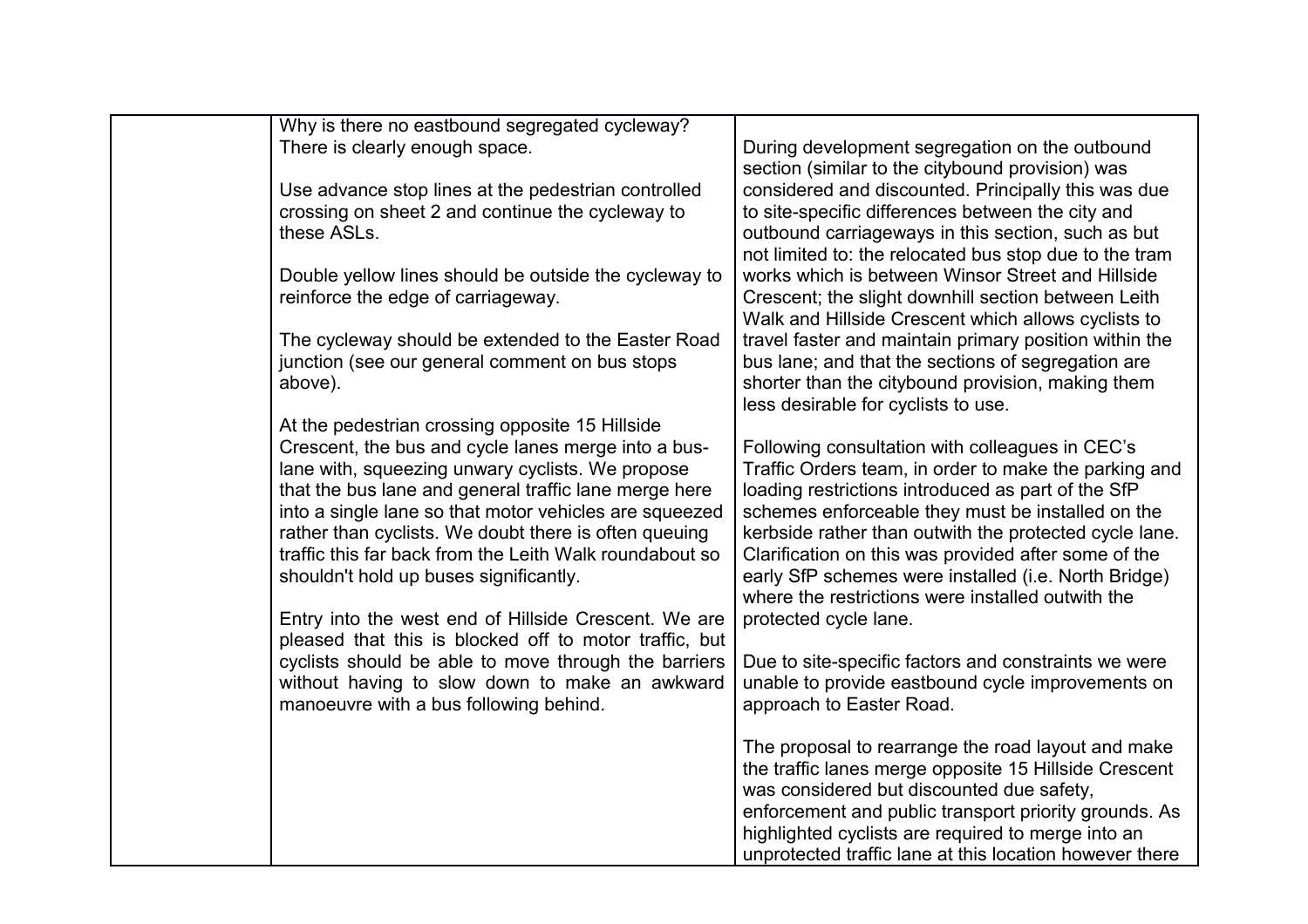|                                        |                                                                                                                                                                                                                                    | is good inter-visibility and a stepped provision at this<br>location to increase the safety of the merge and<br>mitigate potential conflict.<br>The designs have been amended at the western<br>Hillside Crescent entrance to permit cyclists to enter<br>the side street at this location with ease. |
|----------------------------------------|------------------------------------------------------------------------------------------------------------------------------------------------------------------------------------------------------------------------------------|-------------------------------------------------------------------------------------------------------------------------------------------------------------------------------------------------------------------------------------------------------------------------------------------------------|
| <b>Spokes Porty</b><br>and Spokes, the | <b>SHEET 4</b><br><b>East Norton Place, Cadzow Place</b>                                                                                                                                                                           | The A1 scheme is primarily a combined cycle<br>improvement and bus priority scheme, which now                                                                                                                                                                                                         |
| Lothian Cycle                          | We note that there is no new provision at this tight                                                                                                                                                                               | also includes some pedestrian improvements as well.                                                                                                                                                                                                                                                   |
| Campaign                               | and complex road space. A design solution is<br>required to make it easier and safer for cycling                                                                                                                                   | One of the key aims of the scheme was to build upon<br>and enhance existing cycle and bus infrastructure<br>along the corridor rather than replacing infrastructure                                                                                                                                   |
|                                        | Cyclists travelling to the city who want to go from                                                                                                                                                                                | for the benefit of one mode or the other.                                                                                                                                                                                                                                                             |
|                                        | Cadzow Place to East Norton Place need to<br>manoeuvre across the lane of traffic that is flowing to                                                                                                                               | Improvements for cyclists were considered for this                                                                                                                                                                                                                                                    |
|                                        | Montrose Terrace and on to Regent Road. Reduce<br>the number of traffic lanes and provide westbound                                                                                                                                | area however due to the existing bus infrastructure<br>and other site-specific constraints in this section we                                                                                                                                                                                         |
|                                        | segregated cycling + loading + 1nr traffic lane.                                                                                                                                                                                   | were unable to bring forward any proposals.                                                                                                                                                                                                                                                           |
|                                        | Private vehicles using the bus lanes for parking /<br>loading present a major hazard here that could easily<br>be resolved by bus lane cameras and proper regular<br>enforcement. Lane operation hours should also be<br>extended. | It should also be noted that a permanent road<br>maintenance project is currently under development<br>for this section, which will include improvements for<br>cyclists and will be forthcoming in the near future.                                                                                  |
|                                        | At the controlled junction at Abbey Lane, heading<br>eastbound, vehicles swerving into the inside lane to<br>pass vehicles waiting to turn right are a risk to<br>cyclists. Continue the bus / cycle lane through the              |                                                                                                                                                                                                                                                                                                       |
|                                        | junction.                                                                                                                                                                                                                          |                                                                                                                                                                                                                                                                                                       |
| <b>Spokes Porty</b>                    | <b>SHEET 5</b>                                                                                                                                                                                                                     | As discussed above relocating the parking and                                                                                                                                                                                                                                                         |
| and Spokes, the                        | Dalziel Place: Meadowbank Church to Wishaw                                                                                                                                                                                         | aligning the cycle lane between parked cars and the                                                                                                                                                                                                                                                   |
| <b>Lothian Cycle</b>                   | <b>Terrace</b>                                                                                                                                                                                                                     | kerbside was considered for this section. However,                                                                                                                                                                                                                                                    |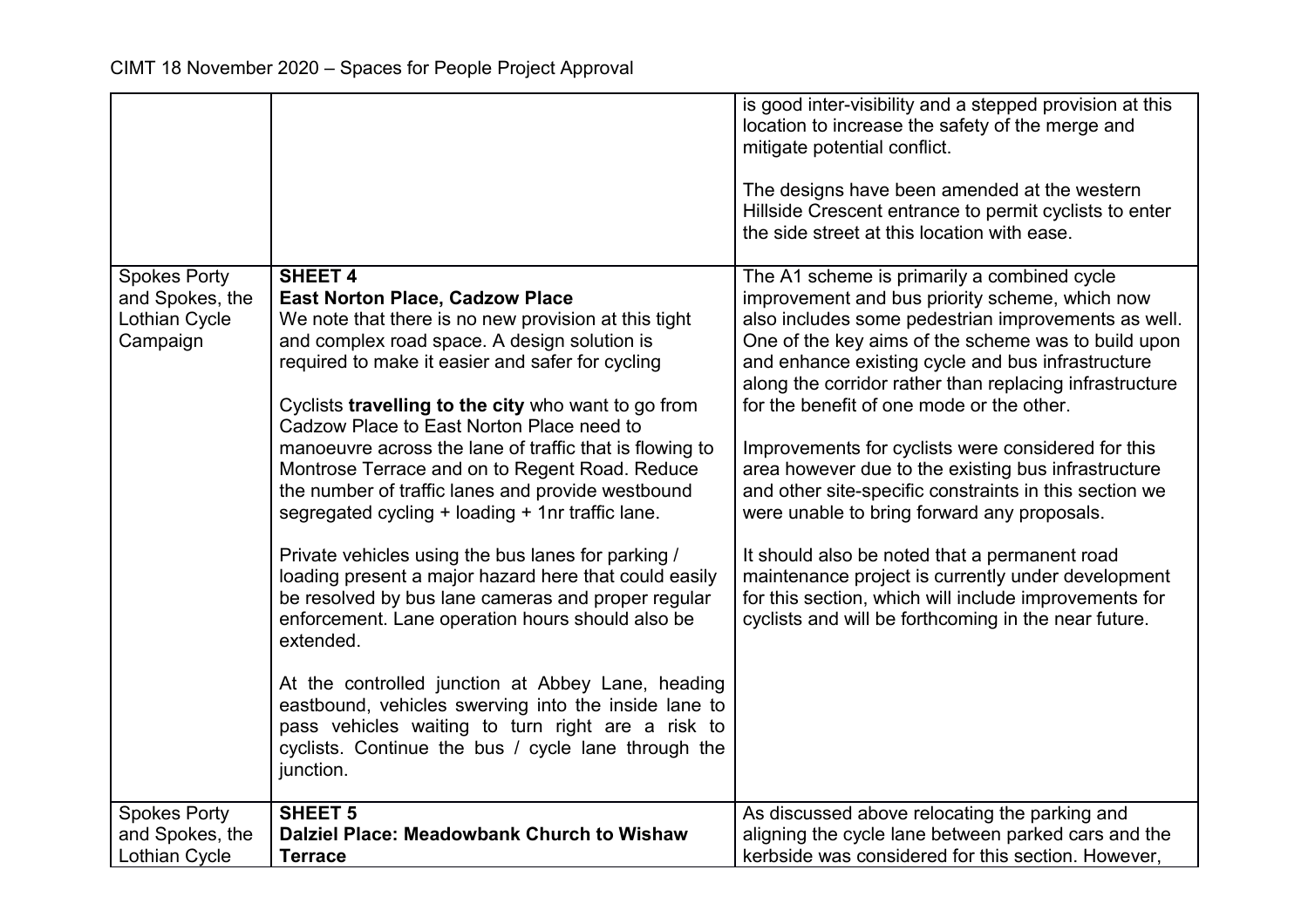| Campaign | There are several points on this road section                   | this option was discounted due to site-specific and                                                  |
|----------|-----------------------------------------------------------------|------------------------------------------------------------------------------------------------------|
|          | travelling from the city which move cyclists into or            | other constraining factors, which included: the                                                      |
|          | closer to the flow of fast traffic. One of them is just         | downhill nature of the road in this section, the built-out                                           |
|          | before Wishaw Terrace. It is positive that a                    | bus stop, the confirmed as in-use disabled parking                                                   |
|          | segregation is proposed there, although it looks quite          | bays and available road widths. These factors would                                                  |
|          | short: the pressure to move out because of parked               | have led to a short, undesirable and compromised                                                     |
|          | cars (including a disabled parking bay) starts earlier          | section of segregation that would have introduced                                                    |
|          | as shown on the map.                                            | potential conflict areas and would more than likely not                                              |
|          | Could you confirm that the disabled parking bay will            | have been use by the vast majority of cyclists. As                                                   |
|          | still be in use or whether an alternative is being              | such the current outbound layout has been enhanced                                                   |
|          | provided?                                                       | in this section.                                                                                     |
|          | The bus stop next to the Meadowbank Church is                   | It should also be noted that a permanent road                                                        |
|          | another point at which cycles often need to                     | maintenance project is currently under development                                                   |
|          | manoeuvre into the flow of traffic because of a                 | for this section, which will include improvements for                                                |
|          | stopped bus.                                                    | cyclists and will be forthcoming in the near future.                                                 |
|          | The left turn into Lower London Road when travelling            | In repose to your feedback, in order to better highlight                                             |
|          | to the city, is opposite the right turn into Wishaw             | citybound cyclists travelling across the Lower London                                                |
|          | Terrace where traffic often has to wait to turn right.          | Road side road we have introduced a short section of                                                 |
|          | This part of the road and the section immediately               | advisory cycle lane to link the sections of bus lane.                                                |
|          | before it with several entrances from the side on to            | We appreciate that this only a minor enhancement,                                                    |
|          | the main road is challenging and dangerous for                  | but it will hopefully help to encourage drivers to adopt                                             |
|          | cyclists. Traffic waiting to turn right into Wishaw             | more cautious driving behaviours on approach to this                                                 |
|          | Terrace reduces to a single lane the space for                  | area. We have also introduced red screeding across                                                   |
|          | progressing either straight ahead or into Lower<br>London Road. | the Wishaw Terrace entrance to better highlight<br>cyclists exiting the segregation and crossing the |
|          |                                                                 | mouth of this side road. A modal filter was considered                                               |
|          | This creates shared flow for cycles and motorised               | but discounted as an option at this location. However,                                               |
|          | vehicles, with the risk of collision. If vehicles are also      | this may be reconsidered following the Stage 3 RSA                                                   |
|          | seeking to leave the entrances from the side                    | and on-going scheme monitoring during the 18-month                                                   |
|          | entrances onto the main road just before this point,            | implementation period.                                                                               |
|          | the number of simultaneous demands on the attention             |                                                                                                      |
|          | of both drivers and cyclists can be significant.                |                                                                                                      |
|          |                                                                 |                                                                                                      |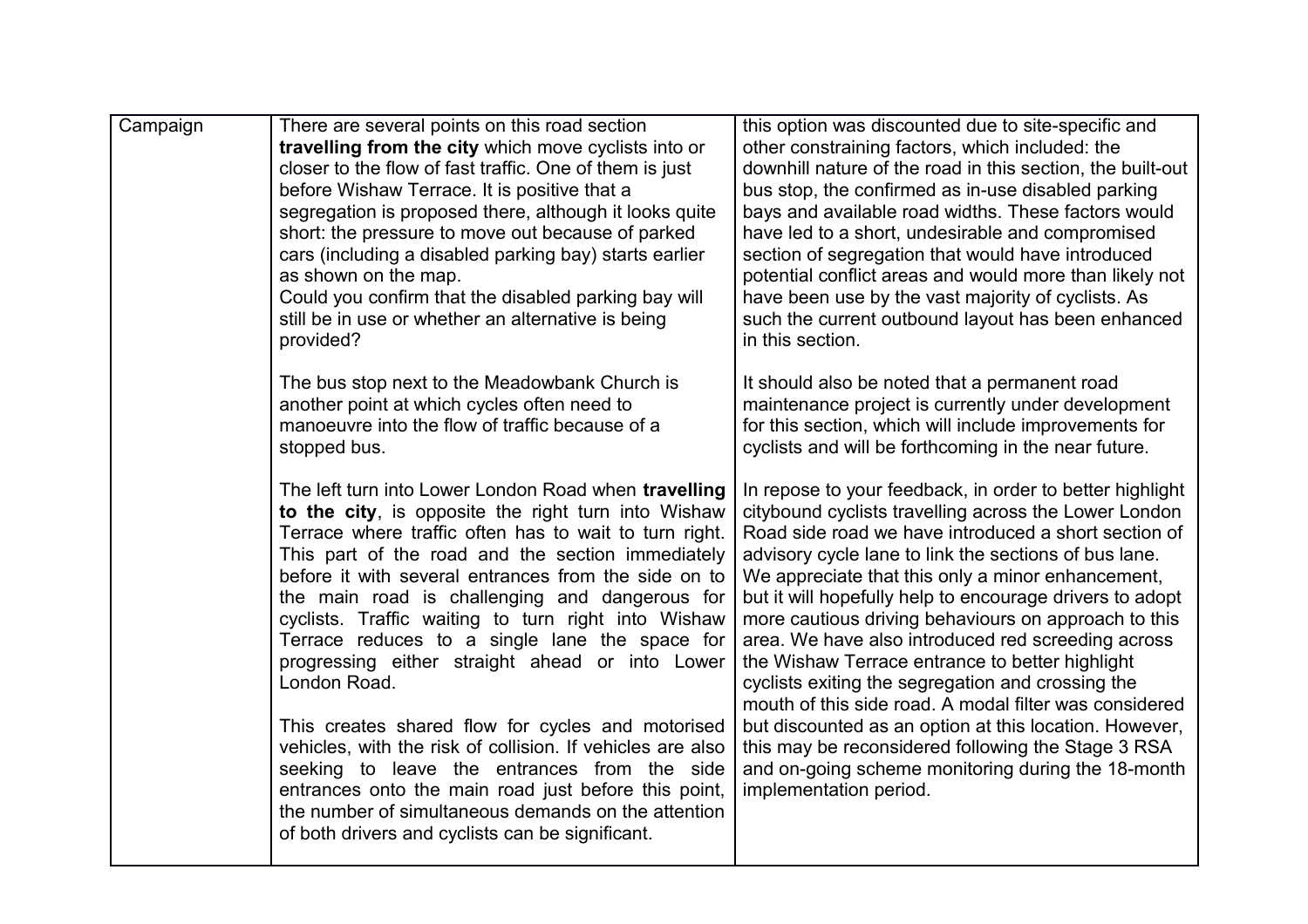|                                                                     | A modal filter on Wishaw Terrace would improve<br>safety for cyclists in both directions. The junction<br>needs to be simplified by restricting certain vehicular<br>movements to make it safer for cycling. We know of at<br>least once incident where a person has been knocked<br>off their bike here.                                                                                                                                                                                                                                                                                                                                                                                                                                                                                                                                                                                                                                                                                                                                                                                                                                                                                                                                                                                                                                                                                                    |                                                                                                                                                                                                                                                                                                                                                                                                                                                                                                                                                                                                                                                                                                                                                                                                    |
|---------------------------------------------------------------------|--------------------------------------------------------------------------------------------------------------------------------------------------------------------------------------------------------------------------------------------------------------------------------------------------------------------------------------------------------------------------------------------------------------------------------------------------------------------------------------------------------------------------------------------------------------------------------------------------------------------------------------------------------------------------------------------------------------------------------------------------------------------------------------------------------------------------------------------------------------------------------------------------------------------------------------------------------------------------------------------------------------------------------------------------------------------------------------------------------------------------------------------------------------------------------------------------------------------------------------------------------------------------------------------------------------------------------------------------------------------------------------------------------------|----------------------------------------------------------------------------------------------------------------------------------------------------------------------------------------------------------------------------------------------------------------------------------------------------------------------------------------------------------------------------------------------------------------------------------------------------------------------------------------------------------------------------------------------------------------------------------------------------------------------------------------------------------------------------------------------------------------------------------------------------------------------------------------------------|
| <b>Spokes Porty</b><br>and Spokes, the<br>Lothian Cycle<br>Campaign | <b>SHEET 6</b><br>London Road: Meadowbank stadium to<br><b>Meadowbank Terrace</b><br>This is a wider section of road which does not feel as<br>constricted, and travelling away from the city there<br>are no left turns apart from the entrance to the current<br>Meadowbank stadium building works (is this a<br>permanent entrance?) – so may be seen as<br>presenting a lower level of risk requiring mitigation<br>than other sections.<br>However, with the wider road, some drivers feel free<br>to accelerate, and the approach to the traffic lights at<br>Meadowbank Terrace can present challenges for<br>cyclists as vehicles move into the left lane to avoid<br>having to wait behind traffic turning right. It is usually<br>impossible to get to the ASL because, with two lanes<br>of traffic, there is no room for a cyclists to move<br>forward to gain access to it. As above with the Abbey<br>Lane junction, you should continue the bus / cycle<br>lane through the junction.<br>In the other direction towards the city, at the traffic<br>lights at Meadowbank Terrace, the access to the<br>forward stop zone (there is only one for going straight<br>ahead) also depends on whether there is a queue of<br>traffic in the left lane turning into Meadowbank<br>Terrace. If there is a queue of left turning traffic and<br>therefore no room to get to this forward stop zone it | The A1 scheme is primarily a combined cycle<br>improvement and bus priority scheme, which now<br>also includes some pedestrian improvements as well.<br>One of the key aims of the scheme was to build upon<br>and enhance existing cycle and bus infrastructure<br>along the corridor rather than replacing infrastructure<br>for the benefit of one mode or the other.<br>Improvements for cyclists were considered for this<br>area however due to the existing bus infrastructure<br>and other site-specific constraints in this section we<br>were unable to bring forward any proposals.<br>It should also be noted that the Meadowbank<br>development will be delivering changes to the road<br>layout in this section in the near future, which will<br>include improvements for cyclists. |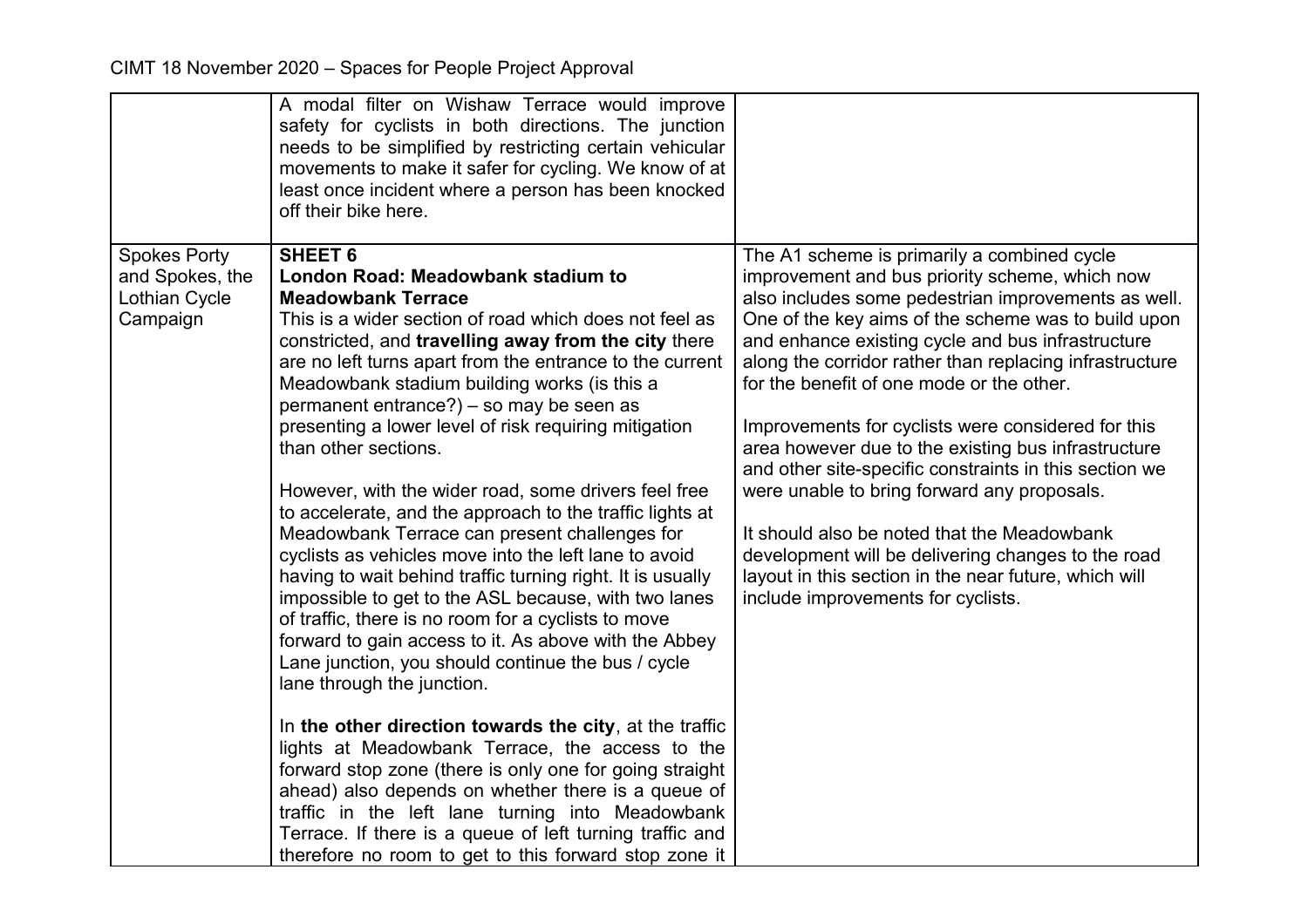|                                                                     | can then be accessed by swerving right into it as the<br>left lane of traffic moves first with the filter light.<br>Depending on timing, it may be that the right lane,<br>moving straight ahead has started to move and then<br>cyclists going straight ahead need to manage their<br>route between the two traffic flows. This needs to be<br>resolved with a design solution.                                                                                                                                                                                                                                                                                                                                                                                                                                                                                                                                                                                                                                                                                                                                                                                    |                                                                                                                                                                                                                                                                                                                                                                                                                                                                                                                                                                                                                                                                                                                                                                                                            |
|---------------------------------------------------------------------|---------------------------------------------------------------------------------------------------------------------------------------------------------------------------------------------------------------------------------------------------------------------------------------------------------------------------------------------------------------------------------------------------------------------------------------------------------------------------------------------------------------------------------------------------------------------------------------------------------------------------------------------------------------------------------------------------------------------------------------------------------------------------------------------------------------------------------------------------------------------------------------------------------------------------------------------------------------------------------------------------------------------------------------------------------------------------------------------------------------------------------------------------------------------|------------------------------------------------------------------------------------------------------------------------------------------------------------------------------------------------------------------------------------------------------------------------------------------------------------------------------------------------------------------------------------------------------------------------------------------------------------------------------------------------------------------------------------------------------------------------------------------------------------------------------------------------------------------------------------------------------------------------------------------------------------------------------------------------------------|
| <b>Spokes Porty</b><br>and Spokes, the<br>Lothian Cycle<br>Campaign | <b>SHEET 7</b><br>London Road: Past St Margaret's House on to<br><b>Portobello Road</b><br>There are no new provisions proposed on this sheet.<br>This can be a challenging stretch for cyclists and<br>indeed for drivers - in both directions.<br>The traffic going towards Portobello is often backed<br>up, partly because of the traffic lights and partly<br>because of the bus stop at Meadowbank house (and<br>the bus lane ending so near the traffic lights and<br>drivers not being able to move into the bus lane<br>during restricted times). Drivers can find it difficult to<br>get into the correct lane – for example to go straight<br>ahead when there is a bus lane preventing them until<br>quite near the lights, or, being stuck behind a bus and<br>finding a way to move out into the right hand lane to<br>progress to Willowbrae Road. Cyclists share the<br>space at this point and they have to survive this<br>jostling for position with cars whose drivers are<br>concentrating on getting into the position they need to<br>be in. The existing advisory cycleway heading<br>eastbound should, therefore, be reinforced with light | The A1 scheme is primarily a combined cycle<br>improvement and bus priority scheme, which now<br>also includes some pedestrian improvements as well.<br>One of the key aims of the scheme was to build upon<br>and enhance existing cycle and bus infrastructure<br>along the corridor rather than replacing infrastructure<br>for the benefit of one mode or the other.<br>Improvements for cyclists were considered for this<br>area however due to the existing bus infrastructure<br>and other site-specific constraints in this section we<br>were unable to bring forward any proposals.<br>It should also be noted that the Capital Maintenance<br>team are currently on-site in this section and<br>delivering a renewal scheme that includes better<br>provisions for people walking and cycling. |
|                                                                     | segregation<br>In the other direction towards the city, cyclists who<br>have come through the lights either from Portobello                                                                                                                                                                                                                                                                                                                                                                                                                                                                                                                                                                                                                                                                                                                                                                                                                                                                                                                                                                                                                                         |                                                                                                                                                                                                                                                                                                                                                                                                                                                                                                                                                                                                                                                                                                                                                                                                            |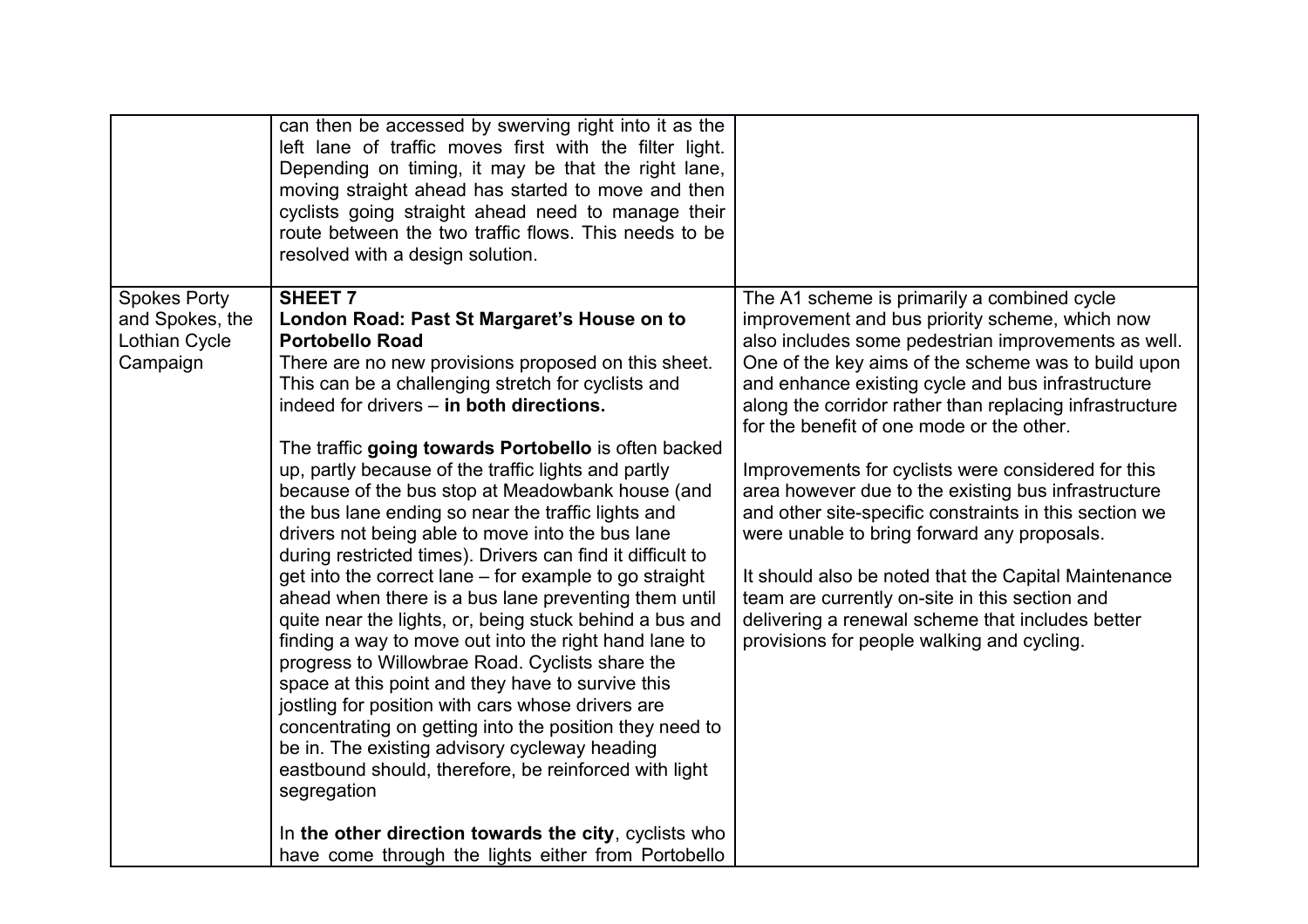|                                                                     | (see below) or from Willowbrae Road are quickly into<br>a narrow space because of parked cars and they<br>have to finesse the space between parked cars and<br>the flow of traffic. Again, enforcement of the bus lane<br>and extended hours would help this section and<br>improve the experience and safety of cyclists.                                                                                                                                                                                                                                                                                                                                                                                                                                                                                                                                                                                                                                                                                  |                                                                                                                                                                                                                                                                                                                                                                                                                               |
|---------------------------------------------------------------------|-------------------------------------------------------------------------------------------------------------------------------------------------------------------------------------------------------------------------------------------------------------------------------------------------------------------------------------------------------------------------------------------------------------------------------------------------------------------------------------------------------------------------------------------------------------------------------------------------------------------------------------------------------------------------------------------------------------------------------------------------------------------------------------------------------------------------------------------------------------------------------------------------------------------------------------------------------------------------------------------------------------|-------------------------------------------------------------------------------------------------------------------------------------------------------------------------------------------------------------------------------------------------------------------------------------------------------------------------------------------------------------------------------------------------------------------------------|
| <b>Spokes Porty</b><br>and Spokes, the<br>Lothian Cycle<br>Campaign | This paragraph below is on Sheet 7 though not on<br>the A1. For consideration.<br>The traffic lights at Willowbrae Parish Church present<br>a serious challenge for cyclists going into the city<br>from Portobello. Cyclists share the left lane with<br>motorised vehicles. The right lane includes a right<br>turn and therefore cars and other vehicles going<br>straight ahead choose to be in the left lane. The<br>forward stop zone for cyclists is placed before the<br>pedestrian crossing on a significant slope. So when<br>lights turn green there is a distance for a cyclist to<br>start and then travel on the uphill slope before the<br>road widens out and vehicles are able to pass safely.<br>Some cyclists choose to cross the pedestrian<br>crossing and wait beyond it so that they are able<br>quickly push off quickly and more easily and get out<br>of the way of the vehicles waiting behind them. A<br>design solution is required here to improve the safety<br>of cyclists. | Noted. As eluded to this section is outwith the A1<br>scheme extents and we are unable to consider<br>addressing your concerns as part of this scheme.<br>However, as mentioned above the Capital<br>Maintenance team are currently on-site in this section<br>and delivering a renewal scheme that includes better<br>provisions for people walking and cycling, which will<br>hopefully be addressing the points you raise. |
| <b>Spokes Porty</b><br>and Spokes, the<br>Lothian Cycle<br>Campaign | Willowbrae Road: Jock's Lodge to Piershill<br><b>Lane/Baronscourt Road</b><br>This is a tight road with two lanes approaching the<br>traffic lights going towards the city and a single lane<br>in the other direction after traffic has turned from<br>London Road.<br>Cycles travelling along Willowbrae Road towards                                                                                                                                                                                                                                                                                                                                                                                                                                                                                                                                                                                                                                                                                     | The A1 scheme is primarily a combined cycle<br>improvement and bus priority scheme, which now<br>also includes some pedestrian improvements as well.<br>One of the key aims of the scheme was to build upon<br>and enhance existing cycle and bus infrastructure<br>along the corridor rather than replacing infrastructure<br>for the benefit of one mode or the other.                                                      |
|                                                                     | London Road or turning right into Portobello Road                                                                                                                                                                                                                                                                                                                                                                                                                                                                                                                                                                                                                                                                                                                                                                                                                                                                                                                                                           | Improvements for cyclists were considered for this                                                                                                                                                                                                                                                                                                                                                                            |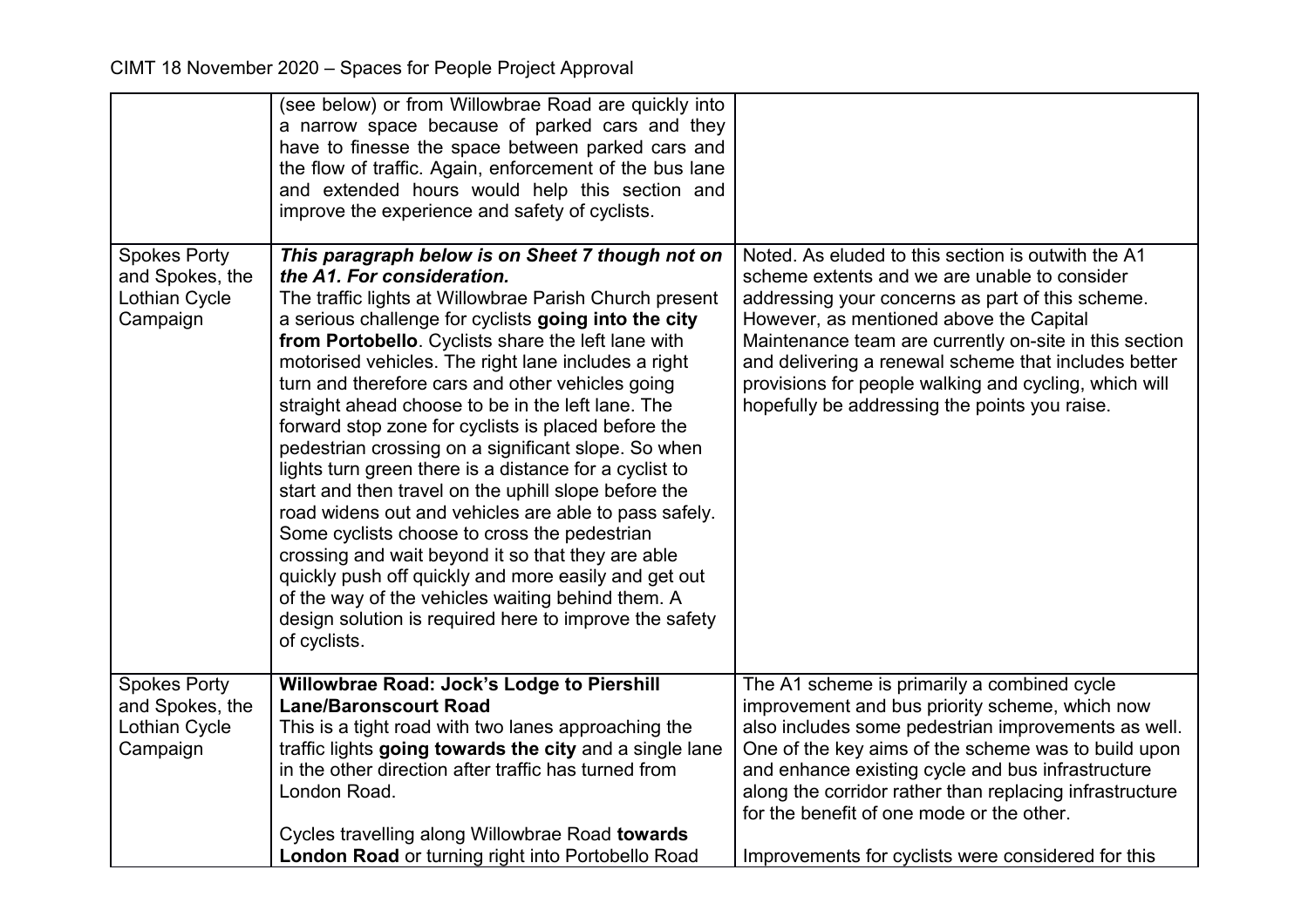|                                                                     | are required to share the lane with the flow of traffic.<br>Cycles turning right into Willowbrae Road from<br>London Road, if they have managed to get into the<br>forward stop zone have a distance (50-100 yards?)<br>when the narrowness of the road means that they are<br>in front of traffic who are being 'held up' by them.<br>Consideration should be given to installing a cycle<br>priority green light at the traffic lights to give more<br>time for cyclists to move forward.                                                                                                                                                                                                                                                                                                                                                                                                                                                                                                                                                                | area however due to the existing bus infrastructure<br>and other site-specific constraints in this section we<br>were unable to bring forward any proposals.<br>It should also be noted that the Capital Maintenance<br>team are currently on-site in this section and<br>delivering a renewal scheme that includes better<br>provisions for people walking and cycling.                                                                                                                                                                                                                                                                                                                                                                                                                                                                                                                                                                                                                                                                                           |
|---------------------------------------------------------------------|------------------------------------------------------------------------------------------------------------------------------------------------------------------------------------------------------------------------------------------------------------------------------------------------------------------------------------------------------------------------------------------------------------------------------------------------------------------------------------------------------------------------------------------------------------------------------------------------------------------------------------------------------------------------------------------------------------------------------------------------------------------------------------------------------------------------------------------------------------------------------------------------------------------------------------------------------------------------------------------------------------------------------------------------------------|--------------------------------------------------------------------------------------------------------------------------------------------------------------------------------------------------------------------------------------------------------------------------------------------------------------------------------------------------------------------------------------------------------------------------------------------------------------------------------------------------------------------------------------------------------------------------------------------------------------------------------------------------------------------------------------------------------------------------------------------------------------------------------------------------------------------------------------------------------------------------------------------------------------------------------------------------------------------------------------------------------------------------------------------------------------------|
| <b>Spokes Porty</b><br>and Spokes, the<br>Lothian Cycle<br>Campaign | <b>SHEETS 8 - 10</b><br><b>Willowbrae Road: Baronscourt Road to Abercorn</b><br><b>Avenue</b><br>The narrowness of the road travelling away from the<br>city continues until Piershill Terrace. There are no<br>new measures proposed for this section. There is a<br>bus stop just before Northfield Road - so if a bus is<br>stopped, cyclists would need to move into the flow of<br>traffic around it.<br>One solution could be that the northbound left turn<br>lane and bus lane be turned into a bidirectional<br>cycleway from Paisley Drive to Portobello Road. This<br>bus lane does not reduce journey times by very<br>much. Likewise southbound, from Northfield Farm<br>Avenue to Mountcastle Drive South, the bus lane<br>could be turned into a bi-directional cycleway.<br>The advisory, then mandatory cycle lane starts at<br>Northfield Road, at which point the incline from<br>Northfield Road means that cyclists tend to slow<br>down and the effort to climb the hill coincides with<br>managing safety and manoeuvring. We would | The A1 scheme is primarily a combined cycle<br>improvement and bus priority scheme, which now<br>also includes some pedestrian improvements as well.<br>One of the key aims of the scheme was to build upon<br>and enhance existing cycle and bus infrastructure<br>along the corridor rather than replacing infrastructure<br>for the benefit of one mode or the other.<br>Improvements for cyclists were considered between<br>Baronscourt Road and Northfield Road however due<br>to the existing bus infrastructure and other site-<br>specific constraints in this section we were unable to<br>bring forward any proposals.<br>Following your feedback we have relocated the 'DO<br>NOT PASS CYCLIST AT ISLANDS' signs so it is on<br>approach to the islands rather than at the islands.<br>Improvements for cyclists travelling citybound were<br>considered between Duddingston Road and<br>Baronscourt Road however due to the existing bus<br>infrastructure and other site-specific constraints in this<br>section we were unable to bring forward any |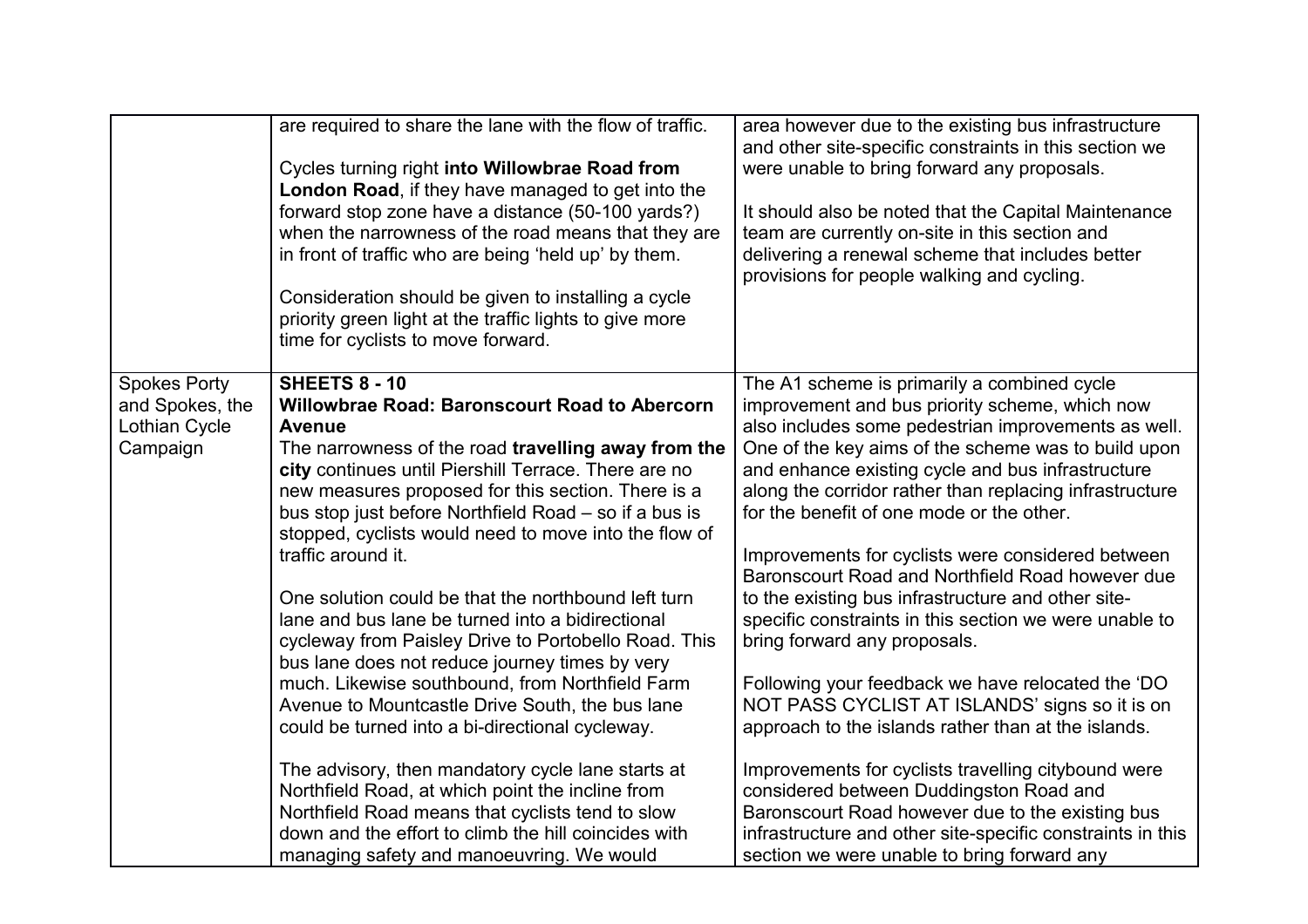|                                        | welcome the introduction of safety measures at this<br>point.<br>Central islands at Willowbrae Road: Signs stating 'do<br>not pass cyclists at islands' should be put in earlier to<br>give motorists more warning. Where signs are not<br>proposed, they should be added to the scheme.<br>In the other direction, travelling towards the city,<br>the downhill from between Northfield Circus and<br>Northfield Crescent(North entrance) reduces one risk<br>factor for cyclists who, with less physical effort<br>required, are freer to attend to safety. However, we<br>note that there is no provision for a separate cycle<br>lane at any point, and the two lanes after Ulster Drive<br>tend to tempt drivers to accelerate (as suggested by<br>the SLOW signs just before Abercorn Crescent).<br>Consideration could be given to a segregated cycle<br>lane between Ulster Drive and Abercorn Crescent.<br>The uphill stretch travelling towards the city,<br>between Paisley Drive / Northfield Farm Avenue<br>(wrongly labelled 'Northfield Broadway' on Sheet 10)<br>is not as steep as the hill in the other direction (and it<br>is straight rather than on a bend), but we would<br>welcome a protected cycle lane here.<br>Southern exit of Northfield Crescent. Is there any<br>reason for the high-speed exit to be retained? Why<br>not put a kerb in to tighten the radius, as is being | proposals.<br>During development we were keen to introduce<br>buildouts at the eastern Northfield Crescent side road<br>and this was considered for the reasons you outline.<br>However, due to a requirement to maintain access to<br>resident's driveways and the complexities this caused<br>to ensure appropriate and safe pedestrian provision<br>was also afforded, we were unable to bring forward<br>proposals using the temporary measures available to<br>us. In order to better highlight cyclists travelling<br>across the mouth of this side road we have introduced<br>an advisory lane. |
|----------------------------------------|-------------------------------------------------------------------------------------------------------------------------------------------------------------------------------------------------------------------------------------------------------------------------------------------------------------------------------------------------------------------------------------------------------------------------------------------------------------------------------------------------------------------------------------------------------------------------------------------------------------------------------------------------------------------------------------------------------------------------------------------------------------------------------------------------------------------------------------------------------------------------------------------------------------------------------------------------------------------------------------------------------------------------------------------------------------------------------------------------------------------------------------------------------------------------------------------------------------------------------------------------------------------------------------------------------------------------------------------------------------------------------------------------------------|--------------------------------------------------------------------------------------------------------------------------------------------------------------------------------------------------------------------------------------------------------------------------------------------------------------------------------------------------------------------------------------------------------------------------------------------------------------------------------------------------------------------------------------------------------------------------------------------------------|
|                                        | done at a lot of other junctions with smaller turnout<br>radii?                                                                                                                                                                                                                                                                                                                                                                                                                                                                                                                                                                                                                                                                                                                                                                                                                                                                                                                                                                                                                                                                                                                                                                                                                                                                                                                                             |                                                                                                                                                                                                                                                                                                                                                                                                                                                                                                                                                                                                        |
| <b>Spokes Porty</b><br>and Spokes, the | <b>SHEET 11</b><br>From Northfield Broadway across lights at                                                                                                                                                                                                                                                                                                                                                                                                                                                                                                                                                                                                                                                                                                                                                                                                                                                                                                                                                                                                                                                                                                                                                                                                                                                                                                                                                | Improvements for cyclists travelling city and outbound<br>on approach to the Duddingston Road junction were                                                                                                                                                                                                                                                                                                                                                                                                                                                                                            |
| <b>Lothian Cycle</b>                   | <b>Duddingston Road</b>                                                                                                                                                                                                                                                                                                                                                                                                                                                                                                                                                                                                                                                                                                                                                                                                                                                                                                                                                                                                                                                                                                                                                                                                                                                                                                                                                                                     | considered however site-specific constraints we were                                                                                                                                                                                                                                                                                                                                                                                                                                                                                                                                                   |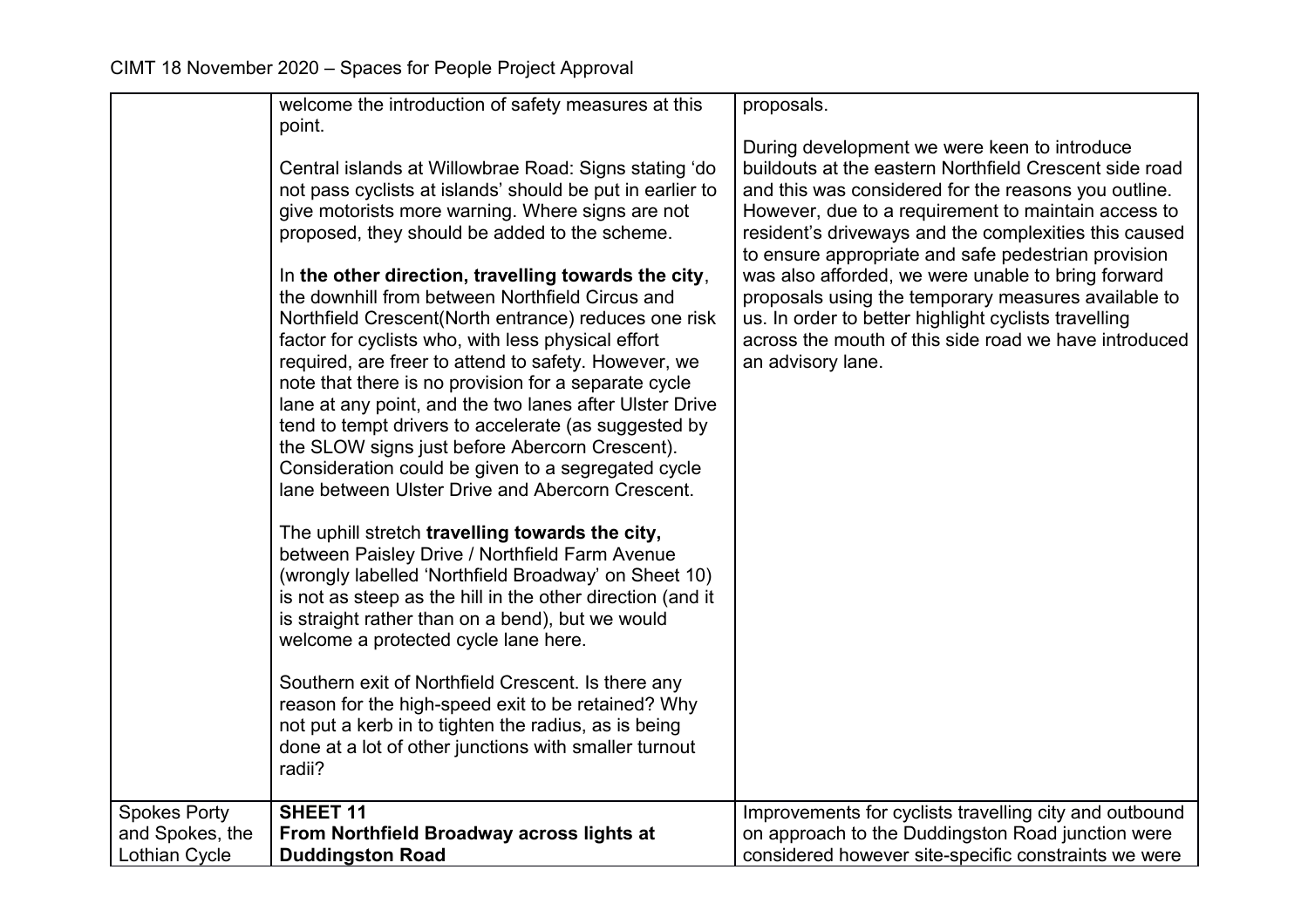| Campaign                                                            | The introduction of a segregated section after<br>Duddingston Road, travelling away from the city, is<br>welcome. Traffic is in a single lane going straight<br>ahead at the lights, so cyclists and drivers are sharing<br>that space and drivers do seem to feel pressure to get<br>past cyclists as soon as they are through the lights.<br>We note that approaching the lights in both<br>directions, to and from the city, there is no<br>separate space for cyclists who have to share the<br>lanes with cars, lorries etc. A design solution is<br>required.<br>From Duddingston Road West and Willowbrae Road<br>there are two lanes - left turn and straight on/right.<br>There are no filtered lights, so giving the left lane to<br>cyclists would make sense.<br>From Duddingston Road & Milton Road West, there is<br>one lane with plenty of space for segregated bike<br>lanes (the Duddingston Road one is part of another<br>scheme). | unable to bring forward any proposals to enhance the<br>current ASL provision at the junction. This was<br>principally due to the available road widths and the<br>requirement to maintain separate turning lanes on<br>these high-demand approaches.<br>The approach Duddingston Road West is outwith the<br>scope of this scheme.<br>As noted, the Duddingston Road approach is being<br>addressed by a separate scheme.                                                                                                                                                            |
|---------------------------------------------------------------------|--------------------------------------------------------------------------------------------------------------------------------------------------------------------------------------------------------------------------------------------------------------------------------------------------------------------------------------------------------------------------------------------------------------------------------------------------------------------------------------------------------------------------------------------------------------------------------------------------------------------------------------------------------------------------------------------------------------------------------------------------------------------------------------------------------------------------------------------------------------------------------------------------------------------------------------------------------|---------------------------------------------------------------------------------------------------------------------------------------------------------------------------------------------------------------------------------------------------------------------------------------------------------------------------------------------------------------------------------------------------------------------------------------------------------------------------------------------------------------------------------------------------------------------------------------|
| <b>Spokes Porty</b><br>and Spokes, the<br>Lothian Cycle<br>Campaign | <b>SHEET 12</b><br>After the Duddingston Road lights to round the<br>bend at Duddingston Row<br>The segregation travelling from the city continues<br>after the lights at Duddingston Road. Over that same<br>stretch on the other side of the road, travelling<br>towards the city, cyclists share the bus lane with<br>buses and motorcycles during bus lane hours, but<br>also with all other vehicles outside those times. A<br>solution is required, for example extending the<br>operation times of the bus lane.                                                                                                                                                                                                                                                                                                                                                                                                                                | The citybound section of Milton Road West on<br>approach to the Duddingston Road junction was one<br>of few sections were public transport infrastructure<br>was deemed feasible. Based on the site-specific<br>constraints and its anticipated effectiveness, the<br>proposed new section of bus lane took precedent<br>over segregated cycle facilities for this section. As this<br>is combined scheme with competing objectives, we<br>have had to adopt a pragmatic approach and bring<br>forward reasonable and effective proposals that<br>balance these competing objectives. |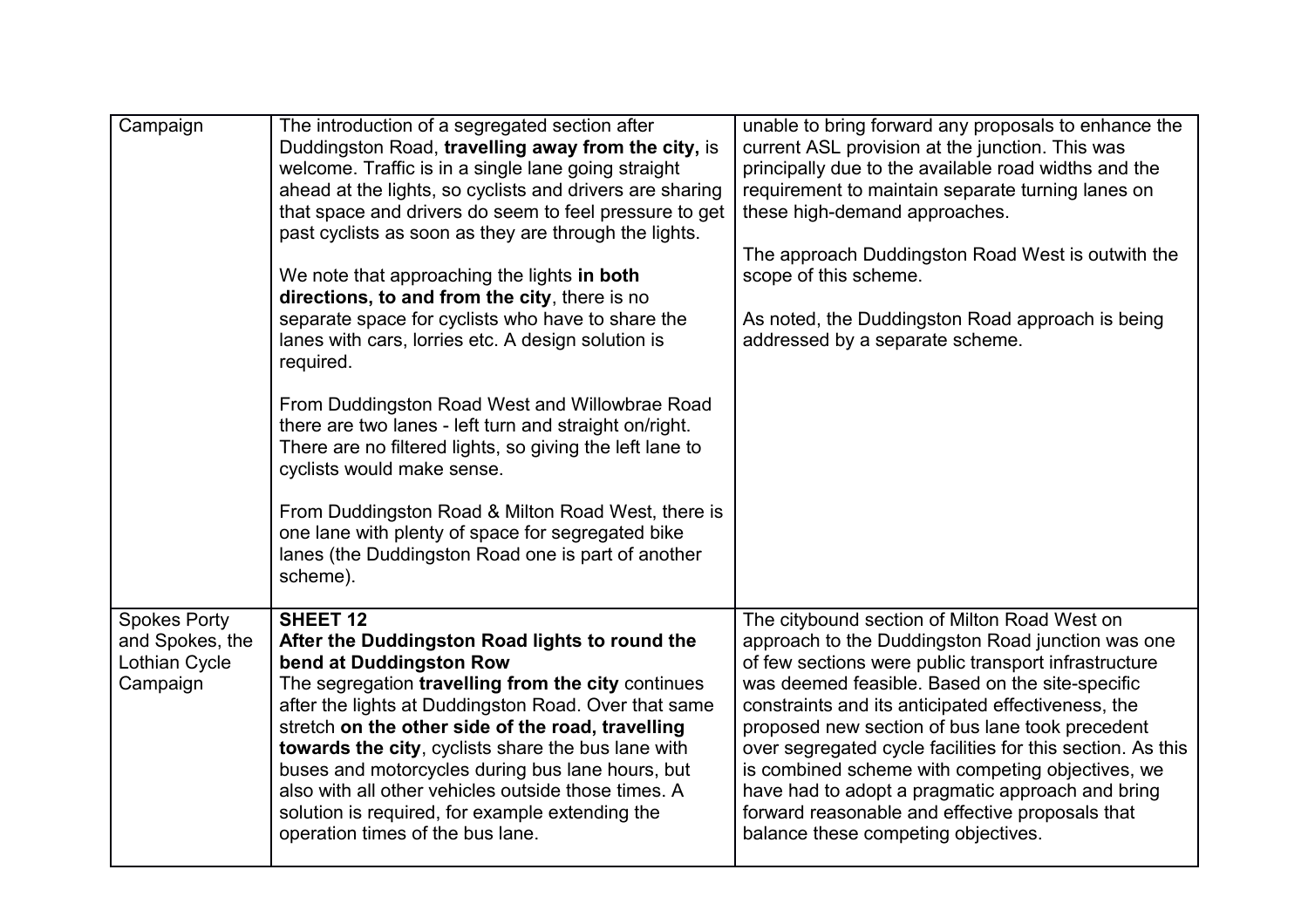|                                                                            | We welcome the cycle segregation on both sides of<br>the road at the bend in the road at Duddingston Row.                                                                                                                                                                                                                                                                                                                                                                                                   | As noted, cyclists using bus lanes is not the most<br>desirable provision, however, it will afford an<br>improved and safer environment during operational<br>hours.<br>Increasing the operational hours of the bus lane was<br>considered but discounted as it would be difficult to<br>enforce without the installation of bus lane cameras,<br>which are outwith the scope of the temporary<br>measures available for us to utilise as part of this<br>scheme.                                                                                                                      |
|----------------------------------------------------------------------------|-------------------------------------------------------------------------------------------------------------------------------------------------------------------------------------------------------------------------------------------------------------------------------------------------------------------------------------------------------------------------------------------------------------------------------------------------------------------------------------------------------------|----------------------------------------------------------------------------------------------------------------------------------------------------------------------------------------------------------------------------------------------------------------------------------------------------------------------------------------------------------------------------------------------------------------------------------------------------------------------------------------------------------------------------------------------------------------------------------------|
| <b>Spokes Porty</b><br>and Spokes, the<br><b>Lothian Cycle</b><br>Campaign | Sheet 13<br>Milton Road West - after the Duddingston Row<br>bend to Mountcastle Drive South<br>This wide and fast section (after the bend at<br>Duddingston Row for which segregation is proposed)<br>has only the existing bus lanes for separating traffic.<br>These only operate at certain times. Cyclists share<br>with buses and motorcycles during those times and<br>with all traffic outside those times. A solution is<br>required, for example extending the operation times<br>of the bus lane. | As mentioned previously, cyclists using bus lanes is<br>not the most desirable provision, however, it will<br>afford an improved and safer environment during<br>operational hours.<br>Increasing the operational hours of the bus lane was<br>considered but discounted as it would be difficult to<br>enforce without the installation of bus lane cameras,<br>which are outwith the scope of the temporary<br>measures available for us to utilise as part of this<br>scheme.                                                                                                       |
| <b>Edinburgh Living</b><br><b>Streets</b>                                  | It isn't clear if there are any improvements for people<br>walking associated with this scheme? We would<br>expect at the minimum for street clutter such as<br>unnecessary signage poles to be removed (we have<br>already identified a lot of these in the London Road-<br>Meadowbank areas and passed them onto Roads<br>staff).                                                                                                                                                                         | Initially the principal aims of this scheme was to<br>introduce new and improved cycle and bus priority<br>measures on the A1 corridor. In response to you<br>feedback and a recognition of the government's<br>COVID-19 transport response hierarchy, we have<br>increased the scope and tried to incorporate<br>pedestrian improvements wherever feasible as well.<br>A number of accessible to all buildouts where road<br>space has been reallocated to reduce unprotected<br>crossing distances have been introduced into the<br>scheme. These buildouts will also help to reduce |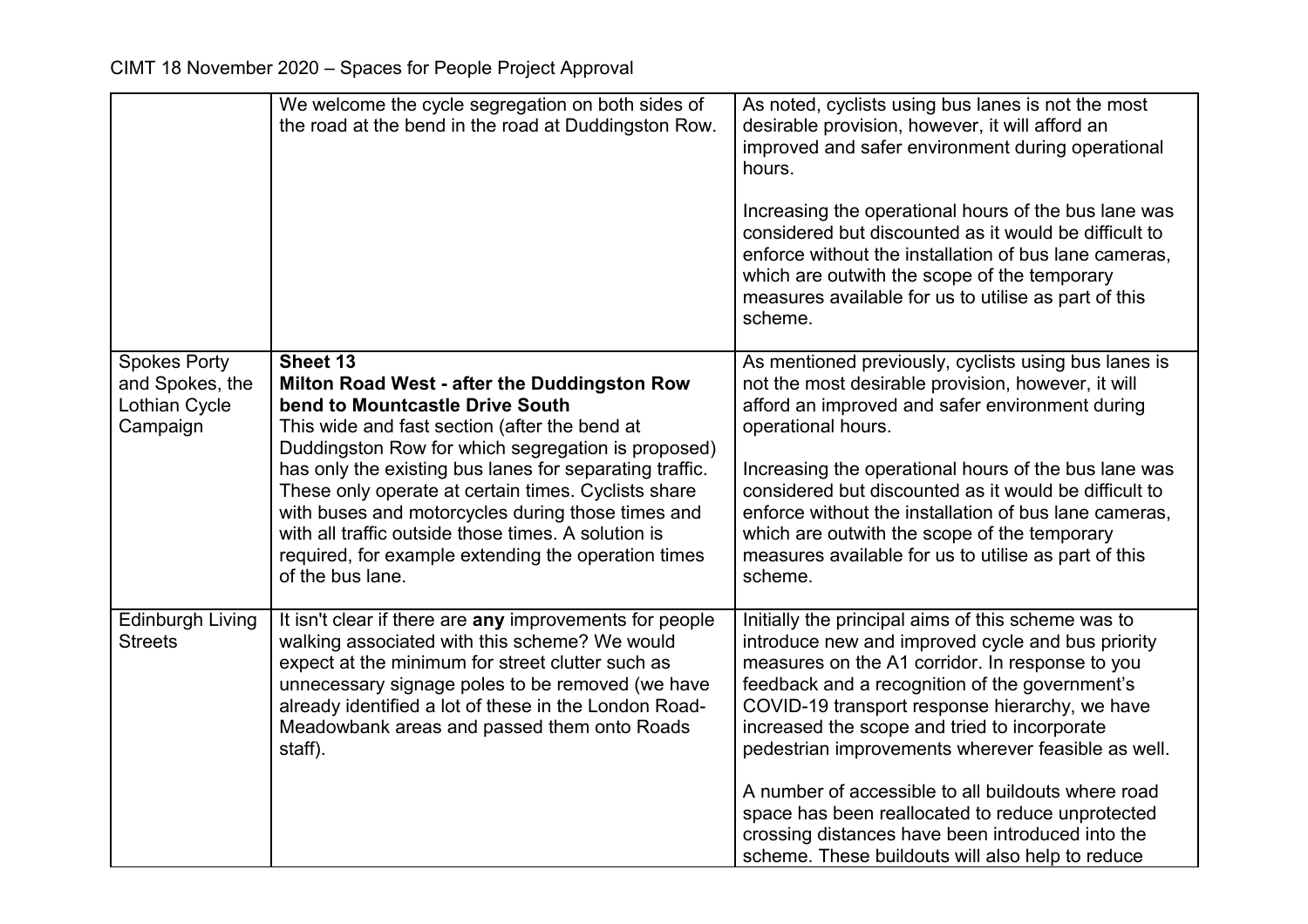|                                           |                                                                                                                                                                                                                                      | traffic speeds on approach and making turning<br>movements to and from the main corridor, which will<br>provide drivers and pedestrians more inter-visibility<br>time and reduce the likelihood of incidents.                                                                                                                                                                                                                                                          |
|-------------------------------------------|--------------------------------------------------------------------------------------------------------------------------------------------------------------------------------------------------------------------------------------|------------------------------------------------------------------------------------------------------------------------------------------------------------------------------------------------------------------------------------------------------------------------------------------------------------------------------------------------------------------------------------------------------------------------------------------------------------------------|
|                                           |                                                                                                                                                                                                                                      | It may be viewed as a more indirect benefit, however,<br>due to offsetting traffic by 1.8-2m caused by the<br>introduction of on-carriageway segregated cycling<br>facilities, this significantly improves the pedestrian<br>environment on adjacent footways. This is especially<br>relevant on busy arterial corridors such as the A1.<br>Buses and other large vehicles will be offset from the<br>kerbside and the effective width of the footway is<br>increased. |
|                                           |                                                                                                                                                                                                                                      | In response to your feedback the project team<br>contacted Living Streets to discuss this further and<br>seek a copy of the referenced Street Clutter<br>Assessment that covers some of the scheme extents.<br>This was followed by a specific site walkover to<br>review the street clutter and incorporate the removal<br>of as much as possible where feasible and<br>appropriate.                                                                                  |
|                                           |                                                                                                                                                                                                                                      | As mentioned in previous responses there are a<br>number of permanent schemes forthcoming along the<br>A1 corridor and details of Living Streets Street Clutter<br>Assessment have been passed directly onto the<br>Officers/Designers developing these projects.                                                                                                                                                                                                      |
| <b>Edinburgh Living</b><br><b>Streets</b> | In addition, traffic signals should be re-examined with<br>the aim of bringing the green man phase on more<br>quickly at any pinchpoints, and perhaps also<br>extending the time which pedestrians have to<br>complete the crossing. | Investigating the phasing of traffic signals is outwith<br>the scope of this scheme. However, as part of a<br>separate SfP scheme traffic signal sequences have<br>been changed in areas of high demand to provide<br>pedestrians with a dedicated green phase on each                                                                                                                                                                                                 |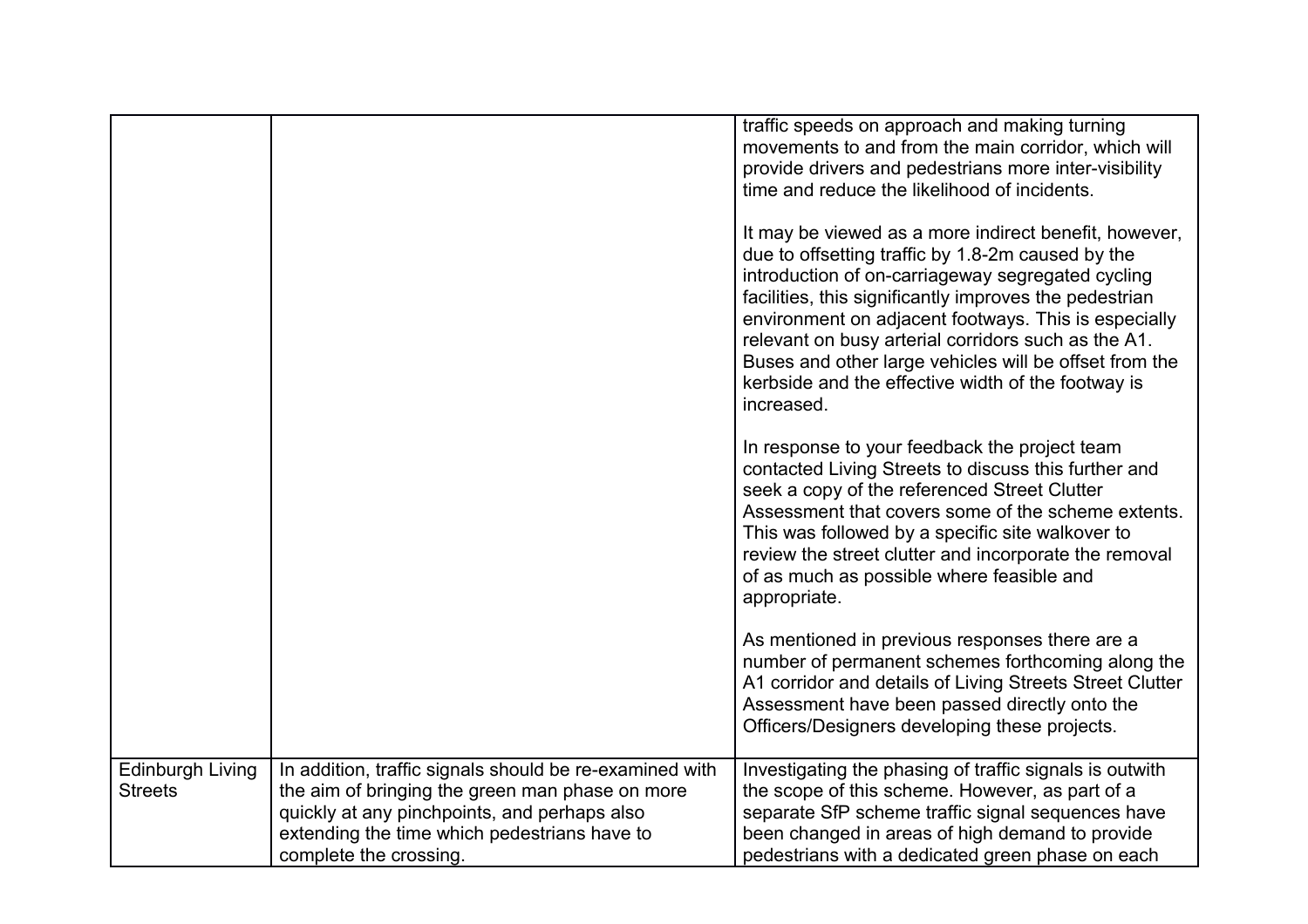|                                  |                                                                                                                                                                                                                                                                                         | cycle between certain time of day.                                                                                                                                                                                                                                                                                                                                                               |
|----------------------------------|-----------------------------------------------------------------------------------------------------------------------------------------------------------------------------------------------------------------------------------------------------------------------------------------|--------------------------------------------------------------------------------------------------------------------------------------------------------------------------------------------------------------------------------------------------------------------------------------------------------------------------------------------------------------------------------------------------|
| Edinburgh<br><b>Access Panel</b> | Please provide effective segregation between cyclists<br>and pedestrians.                                                                                                                                                                                                               | Noted.                                                                                                                                                                                                                                                                                                                                                                                           |
|                                  | Please ensure the devices used to delimit the cycle<br>lanes do not create a trip hazard for pedestrians<br>crossing the road.                                                                                                                                                          |                                                                                                                                                                                                                                                                                                                                                                                                  |
| Edinburgh<br><b>Access Panel</b> | Please ensure the devices used to delimit the cycle<br>lanes do not make it difficult to park or access your<br>car (cf Pentland Terrace).                                                                                                                                              | Noted.                                                                                                                                                                                                                                                                                                                                                                                           |
|                                  | Please ensure access and parking provision for blue<br>badge holders are at least equivalent to current<br>access and provision.                                                                                                                                                        |                                                                                                                                                                                                                                                                                                                                                                                                  |
| Edinburgh<br><b>Access Panel</b> | While we are in favour of improving safety by<br>tightening radii at junctions (eg map 10), please<br>ensure the new kerbs are suitable for wheelchair<br>users and others with mobility difficulties in terms of<br>surfaces, dropped kerbs, tactiles etc.                             | Noted.<br>Wherever buildouts have been proposed we have<br>ensured that these have been designed with people<br>with protected characteristics in mind. We have also<br>increased the scope of the project to include the<br>installation of surface mounted taciltes in appropriate<br>locations.                                                                                               |
| Edinburgh<br><b>Access Panel</b> | Please ensure the vehicle filtering measures do not<br>cause unacceptable congestion in the surrounding<br>streets. It's essential to allow easy and safe access<br>for emergency and delivery vehicles and to allow<br>plenty of room for vehicles to turn in the restricted<br>roads. | Noted.<br>During the deign process the safe and swift access of<br>emergency vehicles was consider in detail. Where we<br>are proposing vehicle filters, we have ensured that<br>emergency response vehicles are still able to<br>access/egress roads in each location. For example,<br>the inbound closure of the (west) Hillside Crescent<br>can by bypassed by emergency vehicles in the case |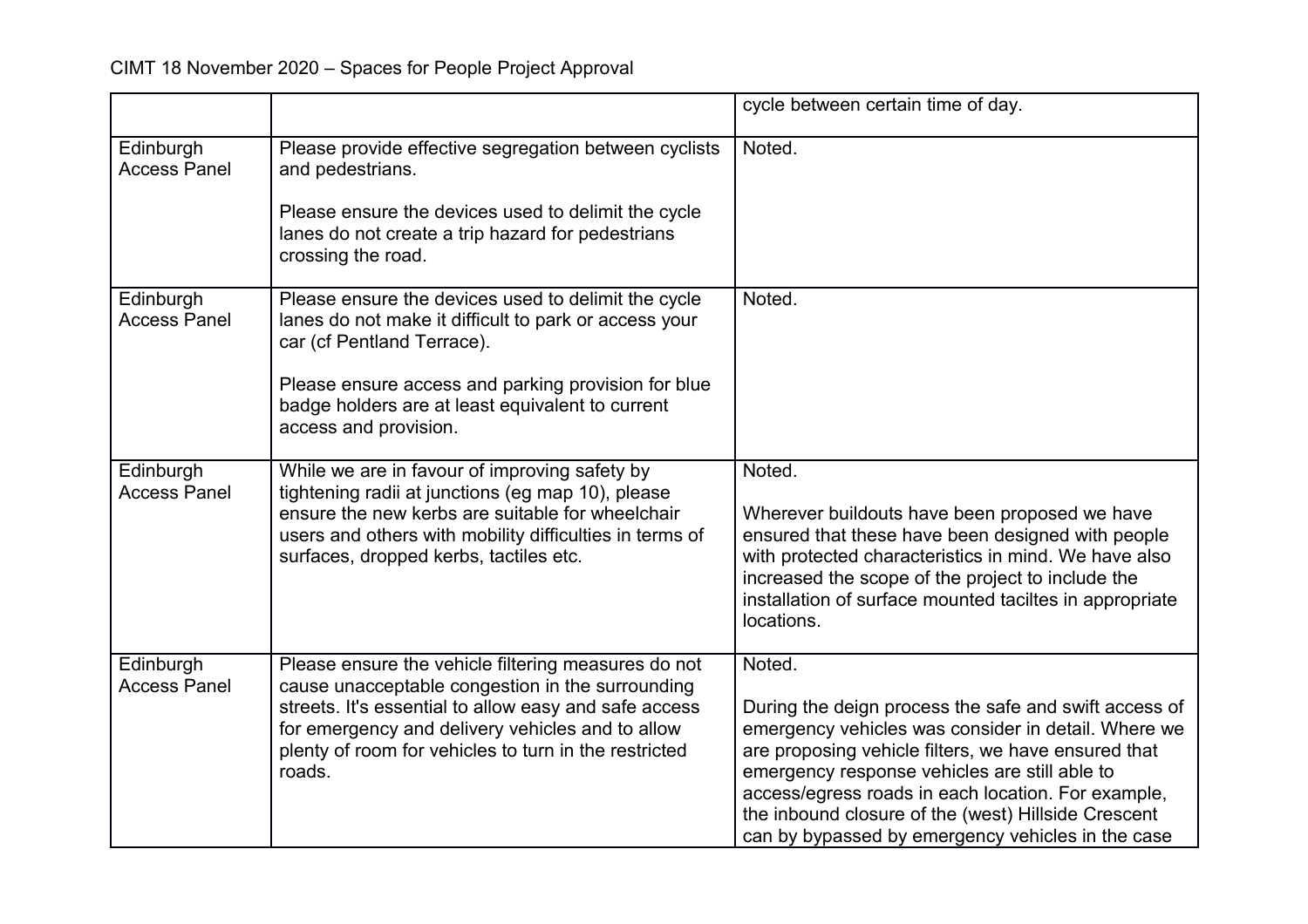|                                  |                                                                                                                                                                                                                                                                                                                                                                                                                                    | of a call out and would not prohibit swift access at this<br>location.<br>With respect to delivery vehicles which during this<br>time are essential for vulnerable people, we have tried                                                                                                                                                                                                                                                                                                                                                                                                                                                    |
|----------------------------------|------------------------------------------------------------------------------------------------------------------------------------------------------------------------------------------------------------------------------------------------------------------------------------------------------------------------------------------------------------------------------------------------------------------------------------|---------------------------------------------------------------------------------------------------------------------------------------------------------------------------------------------------------------------------------------------------------------------------------------------------------------------------------------------------------------------------------------------------------------------------------------------------------------------------------------------------------------------------------------------------------------------------------------------------------------------------------------------|
|                                  |                                                                                                                                                                                                                                                                                                                                                                                                                                    | to minimise the impact on these services and none of<br>the proposed measures will prohibit residents from<br>being able to arrange home deliveries.                                                                                                                                                                                                                                                                                                                                                                                                                                                                                        |
|                                  |                                                                                                                                                                                                                                                                                                                                                                                                                                    | Once installed the measures will be subject to a<br>Stage 3 RSA which will then be followed up by on-<br>going safety and performance monitoring throughout<br>the 18-month implementation period. Should critical<br>safety issues (such as emergency vehicle access) be<br>identified these will be address urgently. In addition<br>and based on the on-going monitoring findings, if and<br>where required: alterations, further alleviation<br>measures or the removal of measures may take place<br>during the 18-month implementation period.                                                                                        |
| Edinburgh<br><b>Access Panel</b> | We are struggling to understand what's meant in map<br>10 by "Advisory lane to dia. 1004 to be widened to<br>over pedestrian refuge island. Red screed to be used<br>over the widened area." Is this a measure to deter<br>drivers from overtaking cyclists at pedestrian refuges?<br>In any event, please ensure the safety of such<br>pedestrian refuges isn't compromised. If in doubt, a<br>pedestrian crossing is called for. | Noted.<br>The measures proposed at these specific pedestrian<br>refuge islands are required due to the carriageway<br>narrowing which does not then permit the segregated<br>cycle lane to continue and an advisory lane must be<br>introduced. The warning signs on approach, widened<br>advisory lane and red screed are all required to better<br>highlight this potential conflict area to drivers and<br>encourage them to adopt cautious and safe<br>behaviours in these locations. These measures will<br>help to increase the safety of cyclists by reducing the<br>likelihood of drivers 'close passing' and intimidating<br>them. |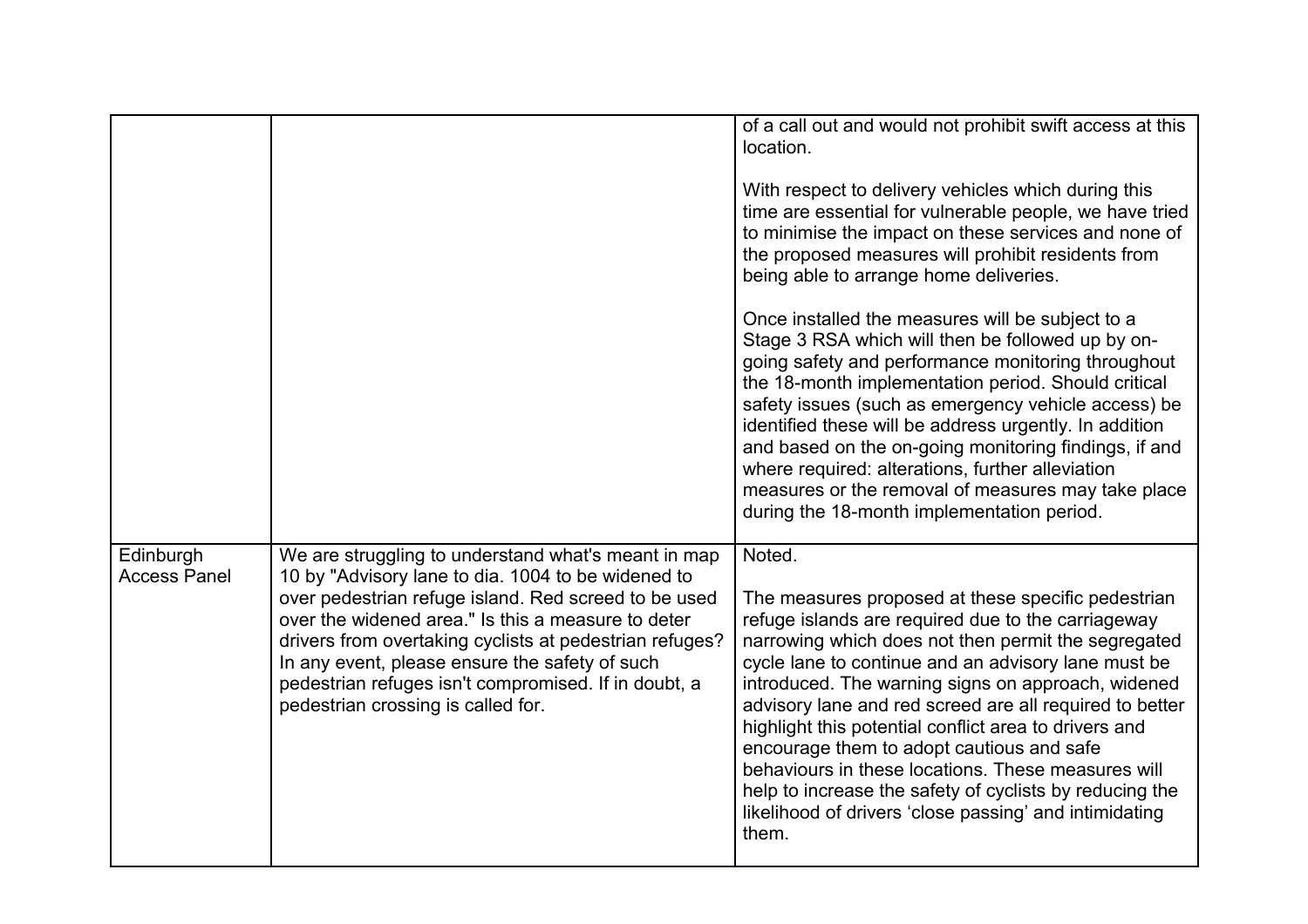|                                                        |                                                                                                                                                                                                                                                                                                                                                                                                                                                                            | These measures have been designed not to impact<br>the safety of pedestrians crossing at these locations<br>and as an indirect benefit of better highlighting the<br>uncontrolled crossing to drivers will also help to<br>increase the safety of these uncontrolled crossings for<br>pedestrians.                                                                                                                                                                                                                                                                                                                                                                                                                                                                                                                                                                                                 |
|--------------------------------------------------------|----------------------------------------------------------------------------------------------------------------------------------------------------------------------------------------------------------------------------------------------------------------------------------------------------------------------------------------------------------------------------------------------------------------------------------------------------------------------------|----------------------------------------------------------------------------------------------------------------------------------------------------------------------------------------------------------------------------------------------------------------------------------------------------------------------------------------------------------------------------------------------------------------------------------------------------------------------------------------------------------------------------------------------------------------------------------------------------------------------------------------------------------------------------------------------------------------------------------------------------------------------------------------------------------------------------------------------------------------------------------------------------|
| Edinburgh<br><b>Access Panel</b>                       | We assume only conventional bus stops are being<br>proposed - ie no bus stops where pedestrians must<br>cross a cycle lane. Is this the case?                                                                                                                                                                                                                                                                                                                              | During the development of the scheme bus stop<br>bypasses and boarders were considered. However,<br>due to safety concerns and other site-specific<br>constraints these were discounted in all locations and<br>only conventional bus stops (i.e. no bypasses or<br>boarders) are being proposed with additional on-<br>carriageway markings to improve cycle safety.                                                                                                                                                                                                                                                                                                                                                                                                                                                                                                                              |
| New Town &<br><b>Broughton</b><br>Community<br>Council | We are particularly concerned that the alternative<br>cycle route along Regent Road is considered before<br>any final decision is made on the proposals for the<br>easterly end of London Road.<br>As we have highlighted previously, the limited time<br>given to Stakeholders to review and comment on<br>such proposals may impact on the quality and<br>quantity of any feedback that you receive which will<br>be detrimental to the overall decision making process. | During the inception of the SfP programme, projects<br>were scored according to a prioritisation framework<br>that was reported to Policy and Sustainability<br>Committee on 20 <sup>th</sup> August 2020. Workstreams were<br>formalised, with each having a number of prioritised<br>projects that have been or are currently being brought<br>forward for delivery. These projects have been<br>designed with the government's COVID-19 transport<br>response hierarchy (i.e. walk and cycle whenever<br>possible) in mind and aim to address the specific risks<br>associated with people following the guidelines when<br>travelling in and around the city during the on-going<br>pandemic.<br>A project to install segregated cycle infrastructure on<br>Regent Road was considered as part of the<br>prioritisation process but it did not score as highly as<br>the London Road corridor. |
| New Town &                                             | Comments are only for the section of the proposed                                                                                                                                                                                                                                                                                                                                                                                                                          | The justification for providing new, safer and improved                                                                                                                                                                                                                                                                                                                                                                                                                                                                                                                                                                                                                                                                                                                                                                                                                                            |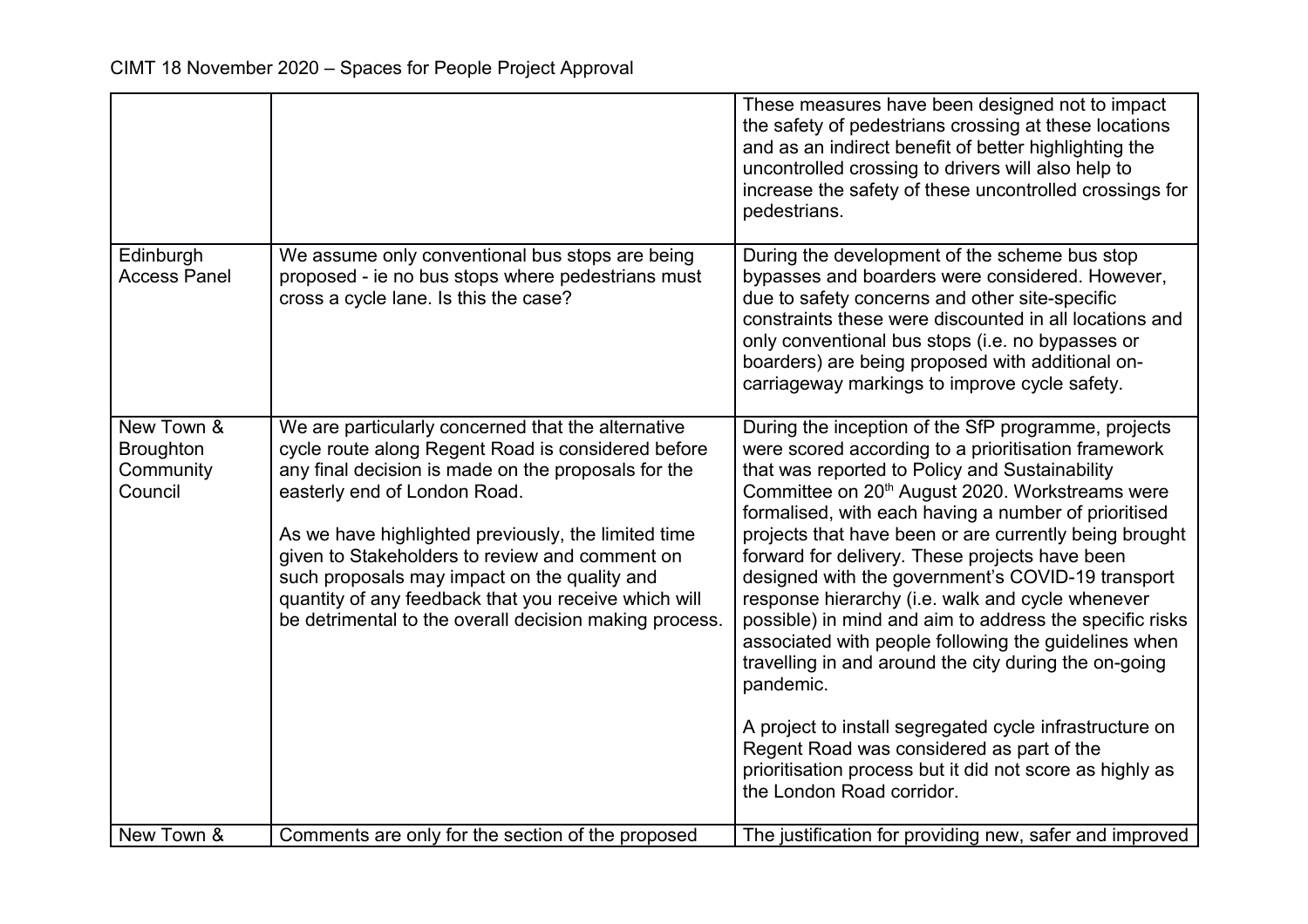| <b>Broughton</b><br>Community<br>Council | changes from Leopold Place to Cadzow Place<br>(Sheets 1-3) as this most directly affects the area<br>covered by the New Town and Broughton Community<br>Council (NTBCC).                                                                                                 | infrastructure for people choosing to cycle is in direct<br>response to the COVID-19 pandemic and the<br>government's subsequent pandemic transport<br>hierarchy, which encourages people to walk and cycle                                                                                                                                                                                                                                                                           |
|------------------------------------------|--------------------------------------------------------------------------------------------------------------------------------------------------------------------------------------------------------------------------------------------------------------------------|---------------------------------------------------------------------------------------------------------------------------------------------------------------------------------------------------------------------------------------------------------------------------------------------------------------------------------------------------------------------------------------------------------------------------------------------------------------------------------------|
|                                          | The proposed changes once again focus on the<br>needs of cyclists rather than pedestrians. No<br>justification is provided for the increased provision of<br>dedicated cycle lanes along this section of London<br>Road in terms of volume of cyclists along this route. | whenever possible to reduce transmissions pathways.<br>Initially the principal aims of this scheme was to<br>introduce new and improved cycle and bus priority<br>measures on the A1 corridor. However, in response to<br>your feedback and a recognition of the government's<br>COVID-19 transport response hierarchy, we have<br>increased the scope and tried to incorporate                                                                                                       |
|                                          |                                                                                                                                                                                                                                                                          | pedestrian improvements wherever feasible as well.<br>A number of accessible to all buildouts where road<br>space has been reallocated to reduce unprotected<br>crossing distances have been introduced into the<br>scheme. These buildouts will also help to reduce<br>traffic speeds on approach and making turning<br>movements to and from the main corridor, which will<br>provide drivers and pedestrians more inter-visibility<br>time and reduce the likelihood of incidents. |
|                                          |                                                                                                                                                                                                                                                                          | It may be viewed as a more indirect benefit, however,<br>due to offsetting traffic by 1.8-2m caused by the<br>introduction of on-carriageway segregated cycling<br>facilities, this significantly improves the pedestrian<br>environment on adjacent footways. This is especially<br>relevant on busy arterial corridors such as the A1.<br>Buses and other large vehicles will be offset from the<br>kerbside and the effective width of the footway is<br>increased.                |
|                                          |                                                                                                                                                                                                                                                                          | A specific site walkover to review the street clutter<br>and incorporate the removal of as much as possible                                                                                                                                                                                                                                                                                                                                                                           |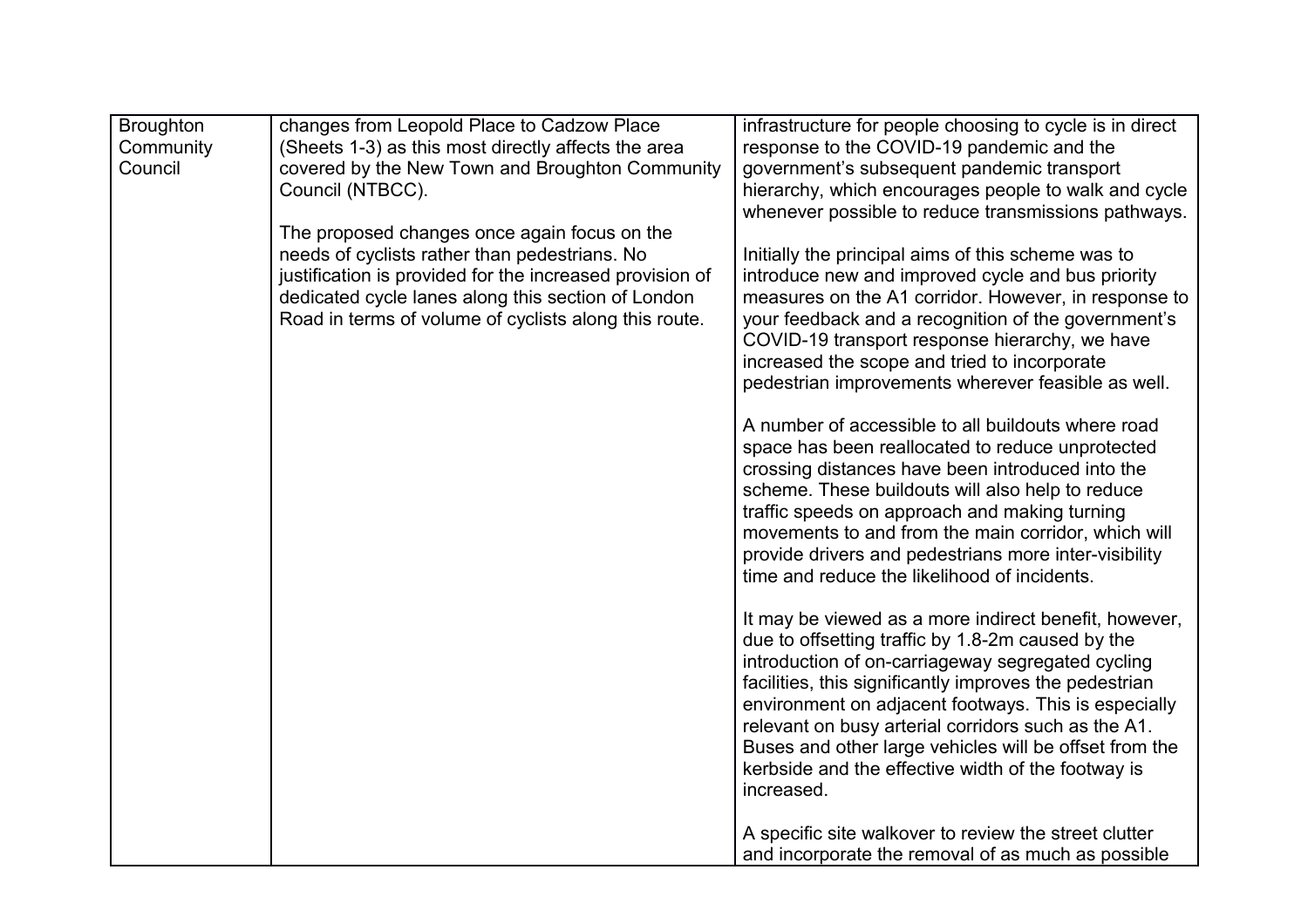|                                                        |                                                                                                                                                                                                                                                                                                                                                                                                                                                                                                                                                                                                                                                                                                                                                          | where feasible and appropriate into the scope of<br>works.<br>As mentioned in previous responses there are a<br>number of permanent schemes forthcoming along the<br>A1 corridor, one of which is at the Montrose Terrace/<br>Cadzow Place junction.                                                                                                                                                                                                                                                                                                                                                                                                                                                                                                                              |
|--------------------------------------------------------|----------------------------------------------------------------------------------------------------------------------------------------------------------------------------------------------------------------------------------------------------------------------------------------------------------------------------------------------------------------------------------------------------------------------------------------------------------------------------------------------------------------------------------------------------------------------------------------------------------------------------------------------------------------------------------------------------------------------------------------------------------|-----------------------------------------------------------------------------------------------------------------------------------------------------------------------------------------------------------------------------------------------------------------------------------------------------------------------------------------------------------------------------------------------------------------------------------------------------------------------------------------------------------------------------------------------------------------------------------------------------------------------------------------------------------------------------------------------------------------------------------------------------------------------------------|
| New Town &<br><b>Broughton</b><br>Community<br>Council | The crossing at Leopold Place was identified as<br>needing to be upgraded to provide a safe area for<br>pedestrians to cross this road due to the very limited<br>central island and the sequencing of lights that<br>prevents social distancing. It is not clear why such a<br>change that would clearly enhance pedestrian safety<br>has been omitted from this proposal. Likewise there is<br>significant pedestrian footfall at the bottom of<br>Blenheim Place. Consideration should be given to<br>providing a controlled crossing to enhance pedestrian<br>safety                                                                                                                                                                                 | During development the Leopold Place pedestrian<br>crossing and Blenheim Place side road was reviewed<br>for potential improvements. However, due to the on-<br>going tram construction on Leith Walk, at this stage,<br>the A1 SfP scheme is unable to bring forward<br>proposals to improve these areas. The tram project<br>will be addressing these areas in the near future and<br>the designs for this section can be viewed using the<br>link below:<br>https://www.edinburgh.gov.uk/tramstonewhaven/down<br>loads/file/271/london-road-july-2020-pdf                                                                                                                                                                                                                      |
| New Town &<br><b>Broughton</b><br>Community<br>Council | It is not clear whether the proposed cycle lane is<br>intended for only westbound traffic or is intended to<br>be two-way. If the former, there needs to be<br>consideration of the impact on east bound cyclists<br>especially given the increased traffic (including buses)<br>along this part of London Road as a result of the<br>closure of Leith Walk and its diversion along Easter<br>Road. If it is intended to be two way, the means of<br>accessing this cycle lane for eastbound cyclists needs<br>to be clarified as does the impact on cyclist safety<br>from vehicles turning right on to Blenheim Place from<br>Leopold Place.<br>An alternative route for westbound cyclists from<br>London Road would be turn left up Montrose Terrace | The citybound cycle segregated cycle lane on London<br>Road has been designed and will be clearly marked<br>as a uni-directional cycle lane (i.e. one-way).<br>During development, segregation on the outbound<br>section (similar to the citybound provision) was<br>considered and discounted. Principally this was due<br>to site-specific differences between the city and<br>outbound carriageways in this section, such as but<br>not limited to: the relocated bus stop due to the tram<br>works which is between Winsor Street and Hillside<br>Crescent; the slight downhill section between Leith<br>Walk and Hillside Crescent which allows cyclists to<br>travel faster and maintain primary position within the<br>bus lane; and that the sections of segregation are |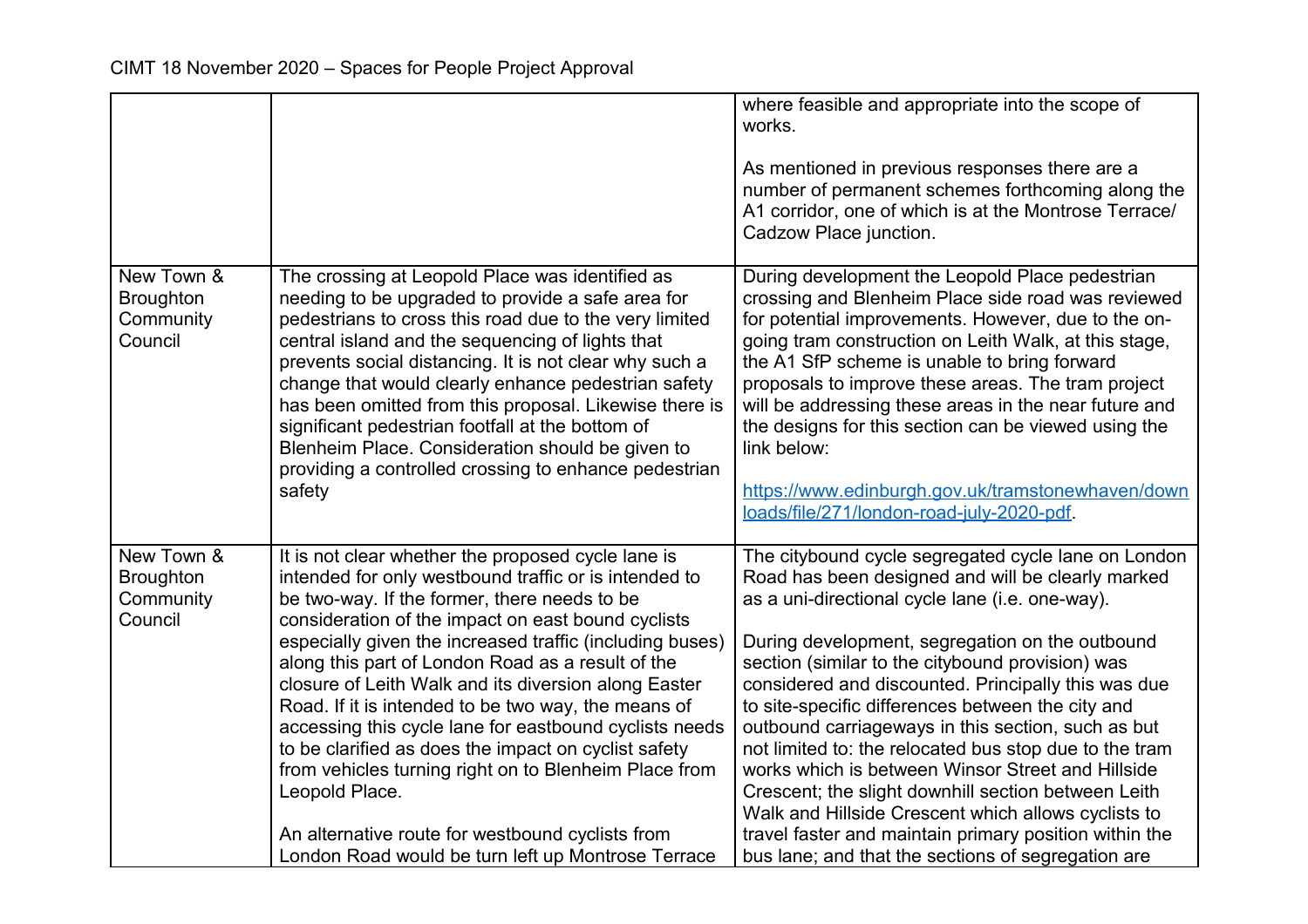|                                                        | and then continue along Regent Road to join up with<br>the planned east-west and north-south cycle routes at<br>Princes Street/George Street. Eastbound cyclists from<br>the City Centre could also use this route.<br>We strongly urge that this alternative should be<br>assessed against the current proposals for this<br>section of the London Road before any final<br>decision is made. We believe that this alternative<br>proposal would move cyclists from the already<br>congested Picardy Place gyratory system and the<br>streets adjacent to the tram construction work to the<br>under-utilised Regent Road with consequent gains for<br>cyclist safety and congestion. | shorter than the citybound provision, making them<br>less desirable for cyclists to use.<br>See previous response with respect to the alternative<br>route on Regent Road.                                                                                                                                                                                                                                                                                                                                                                                                                                                                                                                                                                                                                                                                                                                                                                                                 |
|--------------------------------------------------------|----------------------------------------------------------------------------------------------------------------------------------------------------------------------------------------------------------------------------------------------------------------------------------------------------------------------------------------------------------------------------------------------------------------------------------------------------------------------------------------------------------------------------------------------------------------------------------------------------------------------------------------------------------------------------------------|----------------------------------------------------------------------------------------------------------------------------------------------------------------------------------------------------------------------------------------------------------------------------------------------------------------------------------------------------------------------------------------------------------------------------------------------------------------------------------------------------------------------------------------------------------------------------------------------------------------------------------------------------------------------------------------------------------------------------------------------------------------------------------------------------------------------------------------------------------------------------------------------------------------------------------------------------------------------------|
| New Town &<br><b>Broughton</b><br>Community<br>Council | It is apparently proposed that all of the parking bays<br>along the south side of London Road between Easter<br>Road and Leopold Place will be removed to allow the<br>cycle lane to be added. Given that these parking bays<br>are very well utilised it will result in the displacement<br>of this parking on to adjacent residential streets<br>adding to traffic congestion with adverse impact on<br>safety and the environment.                                                                                                                                                                                                                                                  | During the development of the proposals the Service<br>Lead of Network Management and Enforcement, who<br>is also the SfP programme lead, was consulted on<br>and approved the removal of the Pay & Display<br>parking on the citybound side of London Road.<br>Once installed the measures will be subject to a<br>Stage 3 RSA which will then be followed up by on-<br>going safety and performance monitoring throughout<br>the 18-month implementation period. Should critical<br>safety issues be identified these will be address<br>urgently. In addition and based on the on-going<br>monitoring findings, if and where required: alterations,<br>further alleviation measures or the removal of<br>measures may take place during the 18-month<br>implementation period. Mitigation and alleviation<br>measures would also be considered and introduced<br>where appropriate on adjacent residential streets due<br>to currently unforeseen traffic displacement. |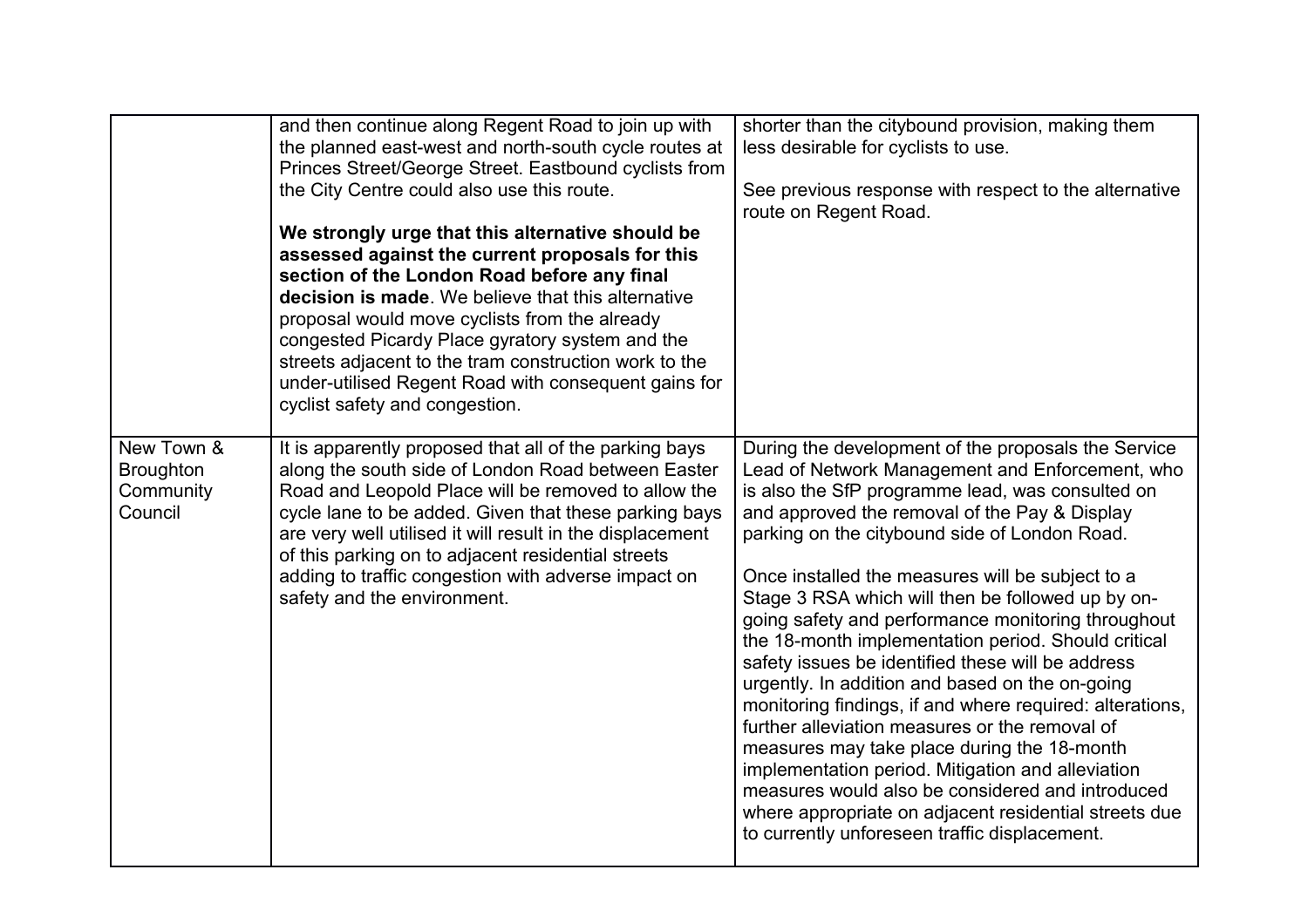| New Town &<br><b>Broughton</b><br>Community<br>Council | With regard to bus stops, the drawings refer to<br>AECOM STANDARD DETAIL DRAWING 60636731-<br>SHTC-<br>SP-DET-0901 but this drawing is not provided and so<br>it is not possible to determine what changes have<br>been proposed for bus stops along London Road.<br>Clearly there is a potential conflict between<br>pedestrians accessing and egressing buses at stops<br>and any cyclists using the cycle lanes. Other<br>proposals have included the addition of floating bus<br>stops. We reiterate our concerns about floating bus<br>stops and urge that until the risks have been fully<br>assessed following their introduction on a trial basis<br>elsewhere that no further floating bus stops are<br>constructed. | During the development of the scheme bus stop<br>bypasses and boarders were considered. However,<br>due to safety concerns and other site-specific<br>constraints these were discounted in all locations and<br>only conventional bus stops (i.e. no bypasses or<br>boarders) are being proposed with additional on-<br>carriageway markings to improve cycle safety.<br>The AECOM standard detail referenced is reflected<br>and presented in the drawings, which includes a<br>break in the segregation on approach and exiting the<br>bus stop with additional cycle symbols on the corners<br>of the bus stop cage. The note was included on the<br>drawings as the standard detail had been prepared by<br>a separate design consultancy and Jacobs (the A1<br>scheme designers) wanted to make this clear as all<br>they had done was import the AECOM detail into the |
|--------------------------------------------------------|-------------------------------------------------------------------------------------------------------------------------------------------------------------------------------------------------------------------------------------------------------------------------------------------------------------------------------------------------------------------------------------------------------------------------------------------------------------------------------------------------------------------------------------------------------------------------------------------------------------------------------------------------------------------------------------------------------------------------------|------------------------------------------------------------------------------------------------------------------------------------------------------------------------------------------------------------------------------------------------------------------------------------------------------------------------------------------------------------------------------------------------------------------------------------------------------------------------------------------------------------------------------------------------------------------------------------------------------------------------------------------------------------------------------------------------------------------------------------------------------------------------------------------------------------------------------------------------------------------------------|
|                                                        |                                                                                                                                                                                                                                                                                                                                                                                                                                                                                                                                                                                                                                                                                                                               | A1 proposals.                                                                                                                                                                                                                                                                                                                                                                                                                                                                                                                                                                                                                                                                                                                                                                                                                                                                |
| New Town &<br><b>Broughton</b><br>Community<br>Council | We would also like to have clarification of the intent<br>for cycle lanes at pedestrian crossings. Will cyclists<br>be required to stop like all other traffic or will they just<br>be required to give way to pedestrians? If the latter,<br>this is not acceptable and creates additional hazards<br>for pedestrians which is contrary to the stated intent<br>of this and other similar proposals.                                                                                                                                                                                                                                                                                                                         | I can confirm that people cycling, whether they are in<br>segregated, mandatory or advisory cycle lanes, will<br>be required by law to stop at all signal-controlled<br>crossing and junctions. The A1 scheme (and I'm<br>confident all other SfP schemes) is not bringing<br>forward any proposals that would permit people<br>cycling to be exempt from these laws.                                                                                                                                                                                                                                                                                                                                                                                                                                                                                                        |
| <b>Edinburgh Bus</b><br><b>Users Group</b>             | The scheme is described as a bus and cycle priority<br>scheme, and the covering letter mentions<br>'Introduction of sections of new bus lanes'. Having<br>looked at the plans, though, I can't see where these<br>are. Perhaps I've missed them as there is quite a lot<br>of documentation. Can you point me in the direction<br>of the new bus lanes (and any other bus measures of<br>particular note)?                                                                                                                                                                                                                                                                                                                    | The new bus lanes proposed as part of the A1<br>scheme are bound between the A1/Duddingston<br>Road and A1/Mountcastle Drive South junctions.<br>There are no other bus priority measures currently<br>being proposed for the A1 corridor, however, the<br>addition of the proposed new bus lanes to a corridor<br>with significant lengths of bus lanes will help to further<br>prioritise public transport on this corridor.                                                                                                                                                                                                                                                                                                                                                                                                                                               |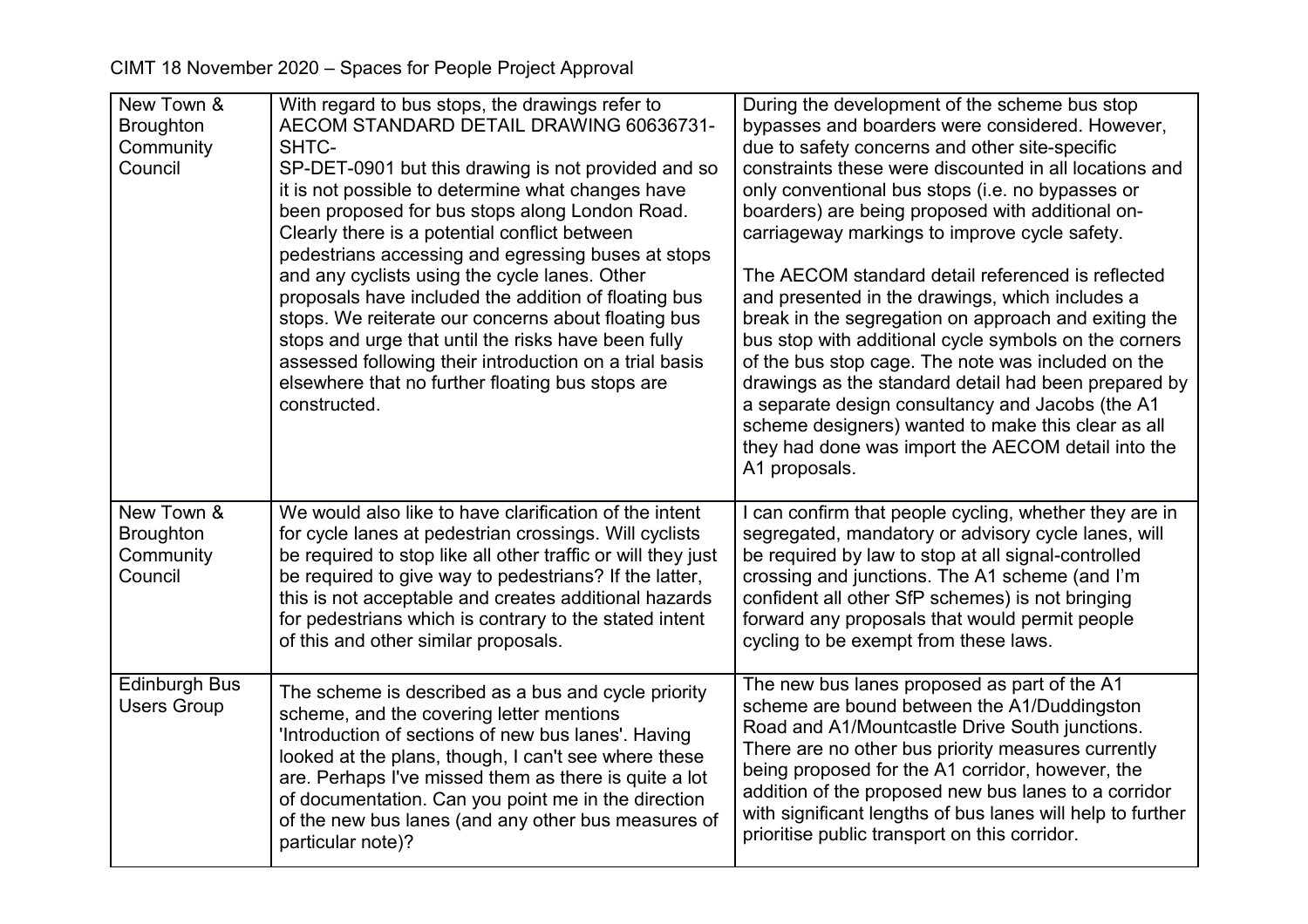|                        |                                                                                                                                                                                                                                                                                                                                                                                                              | It should also be noted that A1 scheme is primarily a<br>combined cycle improvement and bus priority<br>scheme. One of the key aims of the scheme was to<br>build upon and enhance existing cycle and bus<br>infrastructure along the corridor rather than replacing<br>infrastructure for the benefit of one mode or the other.<br>Due to the significant lengths of existing bus lanes on<br>the corridor there were only certain locations where<br>new bus infrastructure was feasible and the new<br>sections proposed will further enhance the existing<br>and prioritise public transport on this arterial corridor. |
|------------------------|--------------------------------------------------------------------------------------------------------------------------------------------------------------------------------------------------------------------------------------------------------------------------------------------------------------------------------------------------------------------------------------------------------------|-----------------------------------------------------------------------------------------------------------------------------------------------------------------------------------------------------------------------------------------------------------------------------------------------------------------------------------------------------------------------------------------------------------------------------------------------------------------------------------------------------------------------------------------------------------------------------------------------------------------------------|
| Public (1<br>response) | Do not see the need for a segregated bus lane. The<br>reasons are:<br>- would prefer to see a full protected cycle lane on<br>both sides of the road, inboard of two lanes used by<br>both cars and buses. One of these lanes could<br>become parking in the evenings and weekends. This<br>will help create a healthier and greener route into the<br>cycle for cyclists, and improve walking paths on each | The A1 scheme is primarily a combined cycle<br>improvement and bus priority scheme, which now<br>also includes some pedestrian improvements as well.<br>One of the key aims of the scheme was to build upon<br>and enhance existing cycle and bus infrastructure<br>along the corridor rather than replacing infrastructure<br>for the benefit of one mode or the other.                                                                                                                                                                                                                                                    |
|                        | side by creating further division from the cars. The<br>area is busy at weekends with people travelling into<br>town and parking their cars so the removal of parking<br>spaces will encourage these travellers to park on<br>nearby residential streets making them more<br>dangerous to residents.                                                                                                         | As there is a significant amount of bus lanes (which<br>cyclists are permitted to use during operational<br>periods) on both the city and outbound carriageways,<br>cycle improvements were generally only feasible in<br>the sections between these areas.                                                                                                                                                                                                                                                                                                                                                                 |
|                        | I would like to see the proposed cycle route connect<br>with the new lanes at Greenside and Picardy Place,<br>and also to the cycle route at Easter Road.                                                                                                                                                                                                                                                    | Due to the on-going tram construction on Leith Walk,<br>at this stage the A1 proposals were unable to tie<br>directly into the Picardy Place segregated cycling<br>infrastructure. However, as the A1 scheme will be<br>subject to on-going monitoring, during the 18-month                                                                                                                                                                                                                                                                                                                                                 |
|                        | The cycle lane should not stop and start at bus stops.<br>It should be continuous with traffic being made to stop<br>and wait behind the bus if necessary.                                                                                                                                                                                                                                                   | implementation period and as the tram works<br>progresses there may be an opportunity to better link<br>the SfP temporary infrastructure into the permanent<br>measures delivered by the tram project.                                                                                                                                                                                                                                                                                                                                                                                                                      |